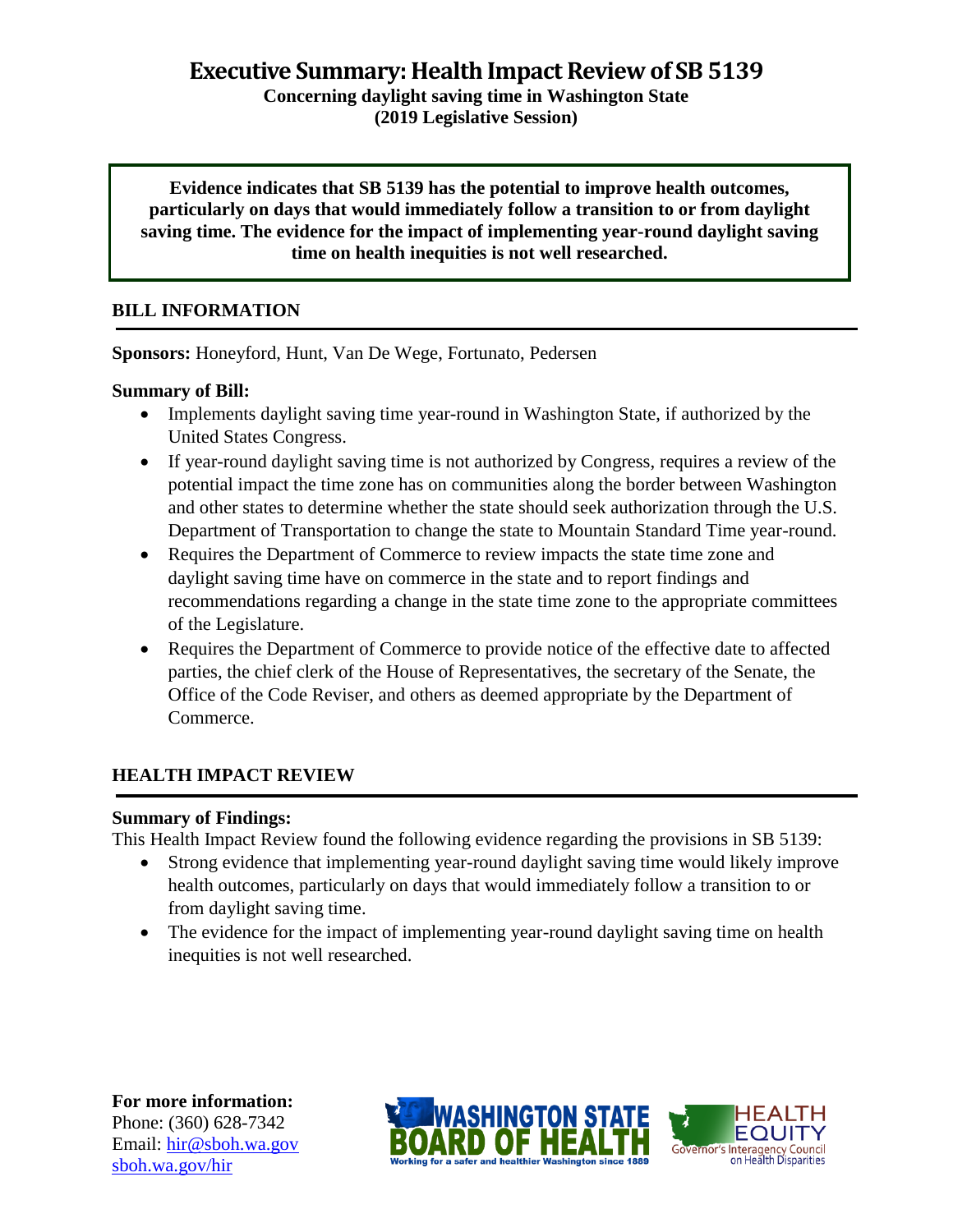# **Health Impact Review of SB 5139**

**Concerning daylight saving time in Washington State (2019 Legislative Session)**

January 17, 2019

**Staff contact:** Caitlin Lang-Perez Phone: (360) 628-7342 Email: [caitlin.lang@sboh.wa.gov](mailto:caitlin.lang@sboh.wa.gov)

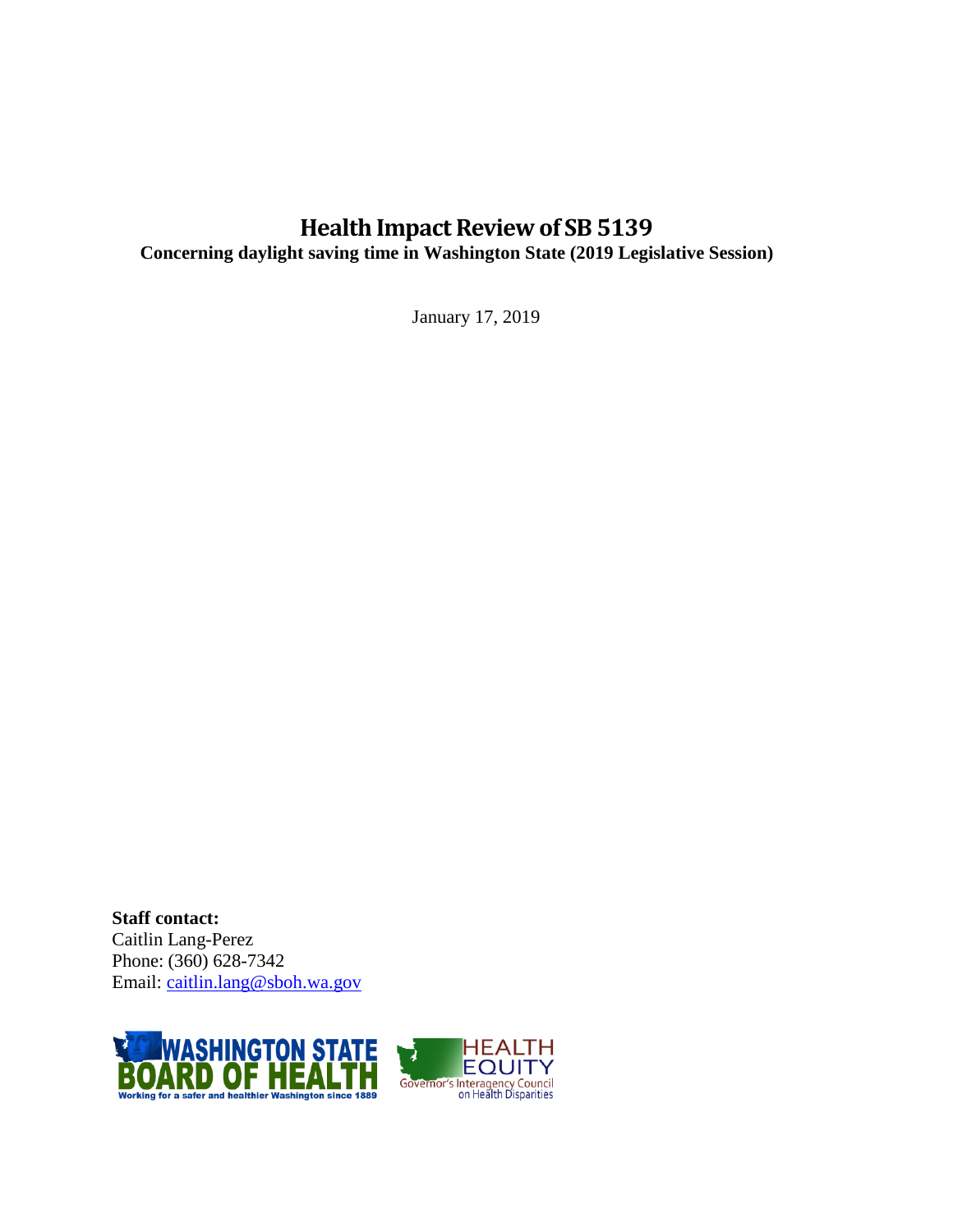# **Contents**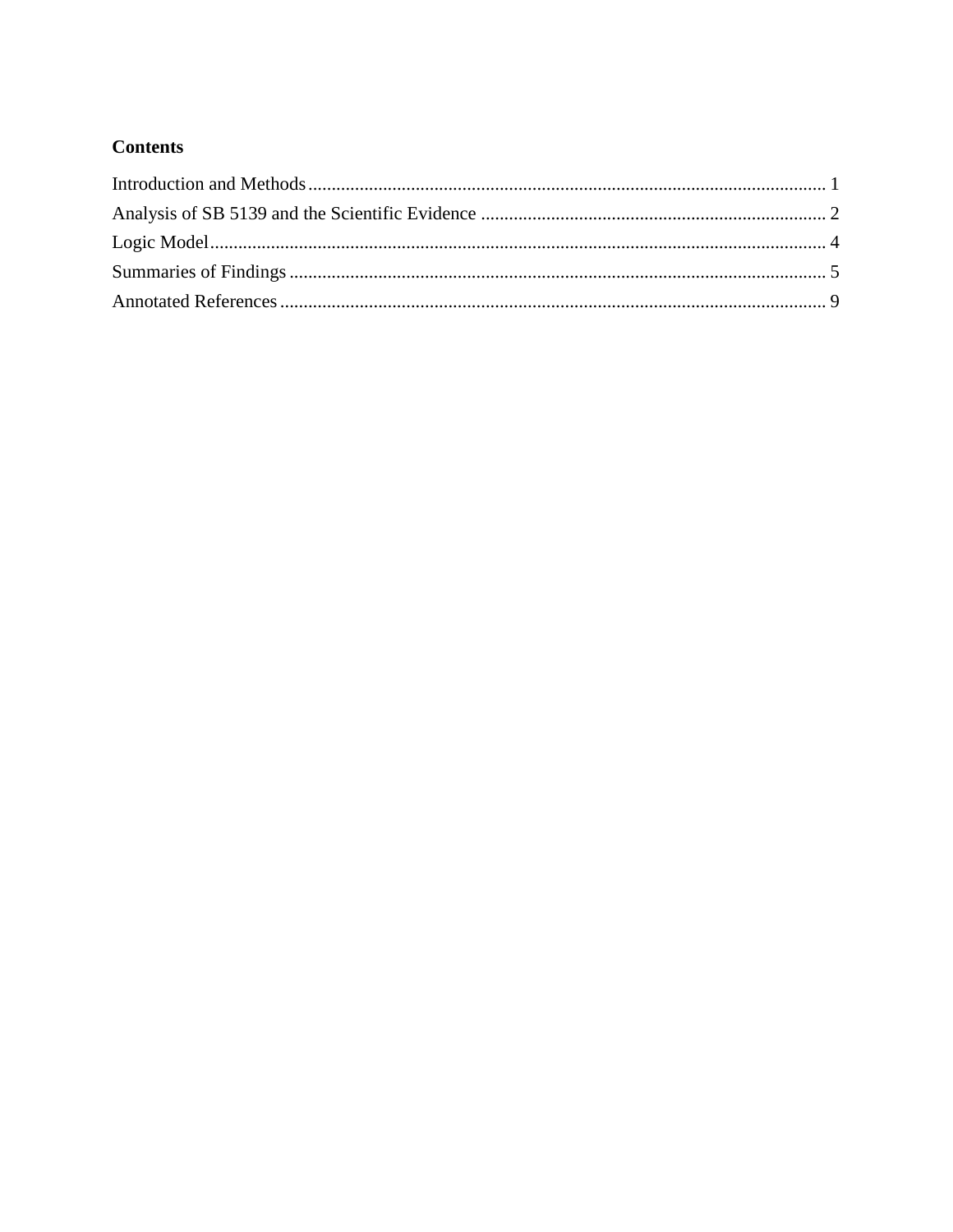#### **Introduction and Methods**

<span id="page-3-0"></span>A Health Impact Review is an analysis of how a proposed legislative or budgetary change will likely impact health and health disparities in Washington State [\(RCW 43.20.285\)](http://apps.leg.wa.gov/rcw/default.aspx?cite=43.20.285). For the purpose of this review 'health disparities' have been defined as the differences in disease, death, and other adverse health conditions that exist between populations [\(RCW 43.20.270\)](http://apps.leg.wa.gov/rcw/default.aspx?cite=43.20.270). This document provides summaries of the evidence analyzed by State Board of Health staff during the Health Impact Review of Senate Bill 5139 (SB [5139\)](https://app.leg.wa.gov/billsummary?BillNumber=5139&Initiative=false&Year=2019).

Staff analyzed the content of SB 5139 and created a logic model depicting possible pathways leading from the provisions of the bill to health outcomes. We consulted with experts and contacted key informants about the provisions and potential impacts of the bill. We conducted an objective review of published literature for each pathway using databases including PubMed, Google Scholar, and University of Washington Libraries. More information about key informants and detailed methods are available upon request.

The following pages provide a detailed analysis of the bill including the logic model, summaries of evidence, and annotated references. The logic model is presented both in text and through a flowchart (Figure 1). The logic model includes information on the strength-of-evidence for each relationship. The strength-of-evidence has been defined using the following criteria:

- Not well researched: the review of literature yielded few if any studies or only yielded studies that were poorly designed or executed or had high risk of bias.
- **A fair amount of evidence:** the review of literature yielded several studies supporting the association, but a large body of evidence was not established; or the review yielded a large body of evidence but findings were inconsistent with only a slightly larger percentage of the studies supporting the association; or the research did not incorporate the most robust study designs or execution or had a higher than average risk of bias.
- **Strong evidence:** the review of literature yielded a large body of evidence on the relationship (a vast majority of which supported the association) but the body of evidence did contain some contradictory findings or studies that did not incorporate the most robust study designs or execution or had a higher than average risk of bias; or there were too few studies to reach the rigor of "very strong evidence;" or some combination of these.
- **Very strong evidence:** the review of literature yielded a very large body of robust evidence supporting the association with few if any contradictory findings. The evidence indicates that the scientific community largely accepts the existence of the association.

This review was subject to time constraints, which influenced the scope of work for this review. The annotated references are only a representation of the evidence and provide examples of current research. In some cases only a few review articles or meta-analyses are referenced. One article may cite or provide analysis of dozens of other articles. Therefore the number of references included in the bibliography does not necessarily reflect the strength-of-evidence. In addition, some articles provide evidence for more than one research question, so are referenced multiple times.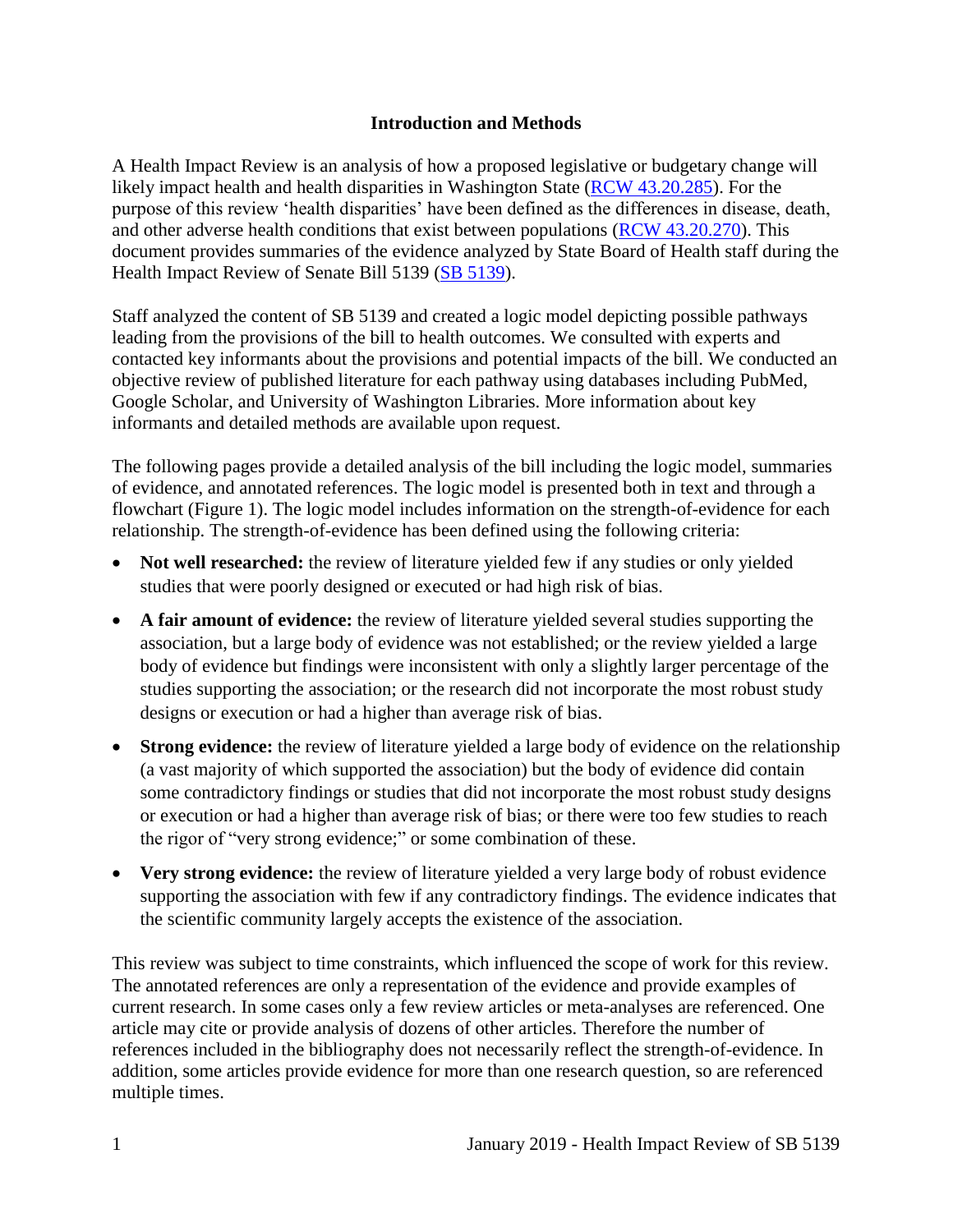#### **Analysis of SB 5139 and the Scientific Evidence**

#### <span id="page-4-0"></span>**Summary of relevant background information**

- It is U.S. policy (U.S. Code, [Title 15 §260\)](https://www.govinfo.gov/content/pkg/USCODE-2011-title15/html/USCODE-2011-title15-chap6-subchapIX.htm) to "promote the adoption and observance of uniform time within standard time zones […] the [U.S.] Secretary of Transportation is authorized and directed to foster and promote widespread and uniform adoption and observance of the same standard of time within and throughout each such standard time zone."<sup>1</sup>
- Federal law requires states to observe daylight saving time (DST) from early March to early November and standard time the remainder of the year.<sup>1</sup> However, states are permitted to implement standard time year-round, without federal approval, as Hawaii and Arizona have done. Adopting DST year-round requires Congressional and Presidential approval.
- In 2018, [H.R.6202](https://www.congress.gov/bill/115th-congress/house-bill/6202/text) was introduced to the 115<sup>th</sup> U.S. Congress. The legislation would allow states to elect to observe year-round  $DST<sup>2</sup>$ . The proposal was referred to the House Committee on Energy and Commerce.
- Currently, three other states have proposals to implement DST year-round.
	- o In March 2018, Florida passed the "Sunshine Protection Act" (Florida Statute [1.025\)](http://www.leg.state.fl.us/statutes/index.cfm?mode=View%20Statutes&SubMenu=1&App_mode=Display_Statute&Search_String=1.025&URL=0000-0099/0001/Sections/0001.025.html), making it the only state to adopt DST year-round.<sup>3</sup> While legislation to authorize Florida's act has been introduced in the U.S. Congress [\(S.2537](https://www.congress.gov/bill/115th-congress/senate-bill/2537/text) and [H.R.](https://www.congress.gov/bill/115th-congress/house-bill/5279)  [5279\)](https://www.congress.gov/bill/115th-congress/house-bill/5279), neither chamber has voted on the proposals.<sup>4</sup>
	- $\circ$  In 2018, California voters passed [Proposition 7,](http://www.voterguide.sos.ca.gov/propositions/7/) which encourages the legislature to consider instituting year-round  $DST$ .<sup>5</sup> The proposition also requires a twothirds vote of the Legislature to change the period of DST. In December 2018, Assembly members introduced [Assembly Bill](http://leginfo.legislature.ca.gov/faces/billTextClient.xhtml?bill_id=201920200AB7&search_keywords=daylight+saving+time) 7 to establish California's standard time to year-round DST.<sup>6</sup>
	- o In January 2019, Oregon legislators introduced legislation [\(House Bill 2297\)](https://olis.leg.state.or.us/liz/2019R1/Measures/Overview/HB2297) to abolish the annual one-hour change in time from standard time to DST and to maintain Oregon on DST all year. 7

#### **Summary of SB 5139**

- Implements daylight saving time year-round in Washington State, if authorized by the United States Congress.
- If year-round daylight saving time is not authorized by Congress, requires a review of the potential impact the time zone has on communities along the border between Washington and other states to determine whether the state should seek authorization through the U.S. Department of Transportation to change the state to Mountain Standard Time year-round.
- Requires the Department of Commerce to review impacts the state time zone and daylight saving time have on commerce in the state and to report findings and recommendations regarding a change in the state time zone to the appropriate committees of the Legislature.
- Requires the Department of Commerce to provide notice of the effective date to affected parties, the chief clerk of the House of Representatives, the secretary of the Senate, the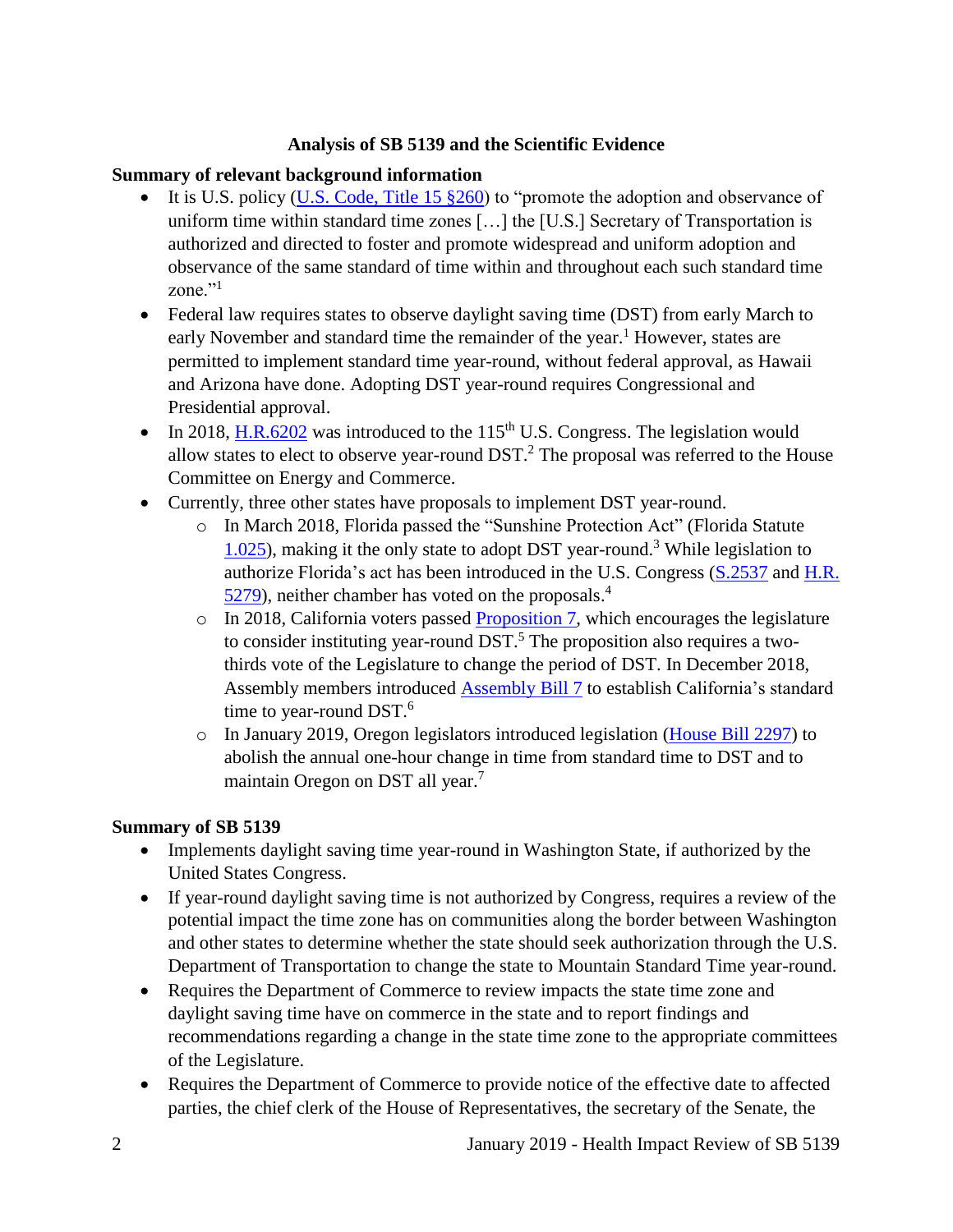Office of the Code Reviser, and others as deemed appropriate by the Department of Commerce.

#### **Health impact of SB 5139**

Evidence indicates that SB 5139 has the potential to improve health outcomes, particularly on days that would immediately follow a transition to or from DST. The evidence for the impact of implementing year-round DST on health disparities is not well researched.

#### **Pathway to health impacts**

The potential pathways leading from the provisions of SB 5139 are depicted in Figure 1. There is strong evidence that implementing year-round DST would likely improve health outcomes such as heart attack and stroke, particularly on the days that would have immediately followed a transition to or from DST.<sup>8-21</sup> The likely impact of implementing year-round DST on health disparities is not well researched.

Due to time limitations we only researched the most direct connections between the provisions of the bill, health, and health disparities and did not explore the evidence for all possible pathways. We specifically looked at the provisions in the bill that would establish daylight saving time yearround in Washington State. For example, potential pathways that were not researched include:

 Evidence of how changing to and from DST impacts economic growth, energy use, agriculture, or crime.

#### **Magnitude of impact**

Because this bill would implement year-round DST for Washington State, the population likely to be impacted includes all Washington residents. Evidence from the literature does highlight a few populations that appear to have higher risk for adverse health events around the time of the transition to DST such as those taking cardiac medications, $12$  those with low cholesterol and triglycerides,<sup>12</sup> individuals under the age of 65 years,<sup>13</sup> and those with other comorbidities (hypertension, diabetes, etc.).<sup>17</sup> Further, the evidence also suggests that individuals who already have trouble sleeping, children, and the elderly may have more trouble adjusting following the transition to DST in the spring.<sup>[11,](#page-13-0)[16](#page-15-0)</sup>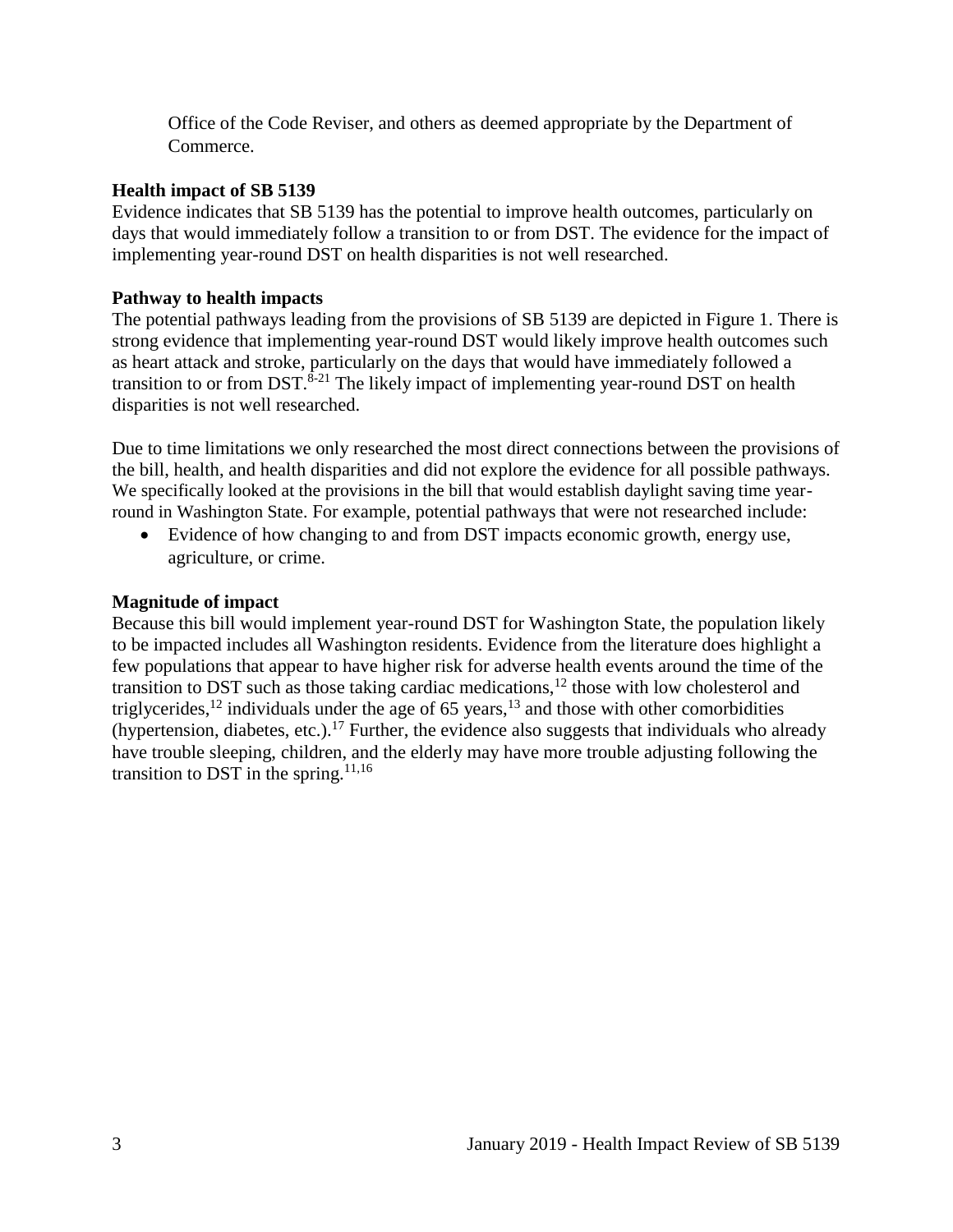# **Logic Model**

<span id="page-6-0"></span>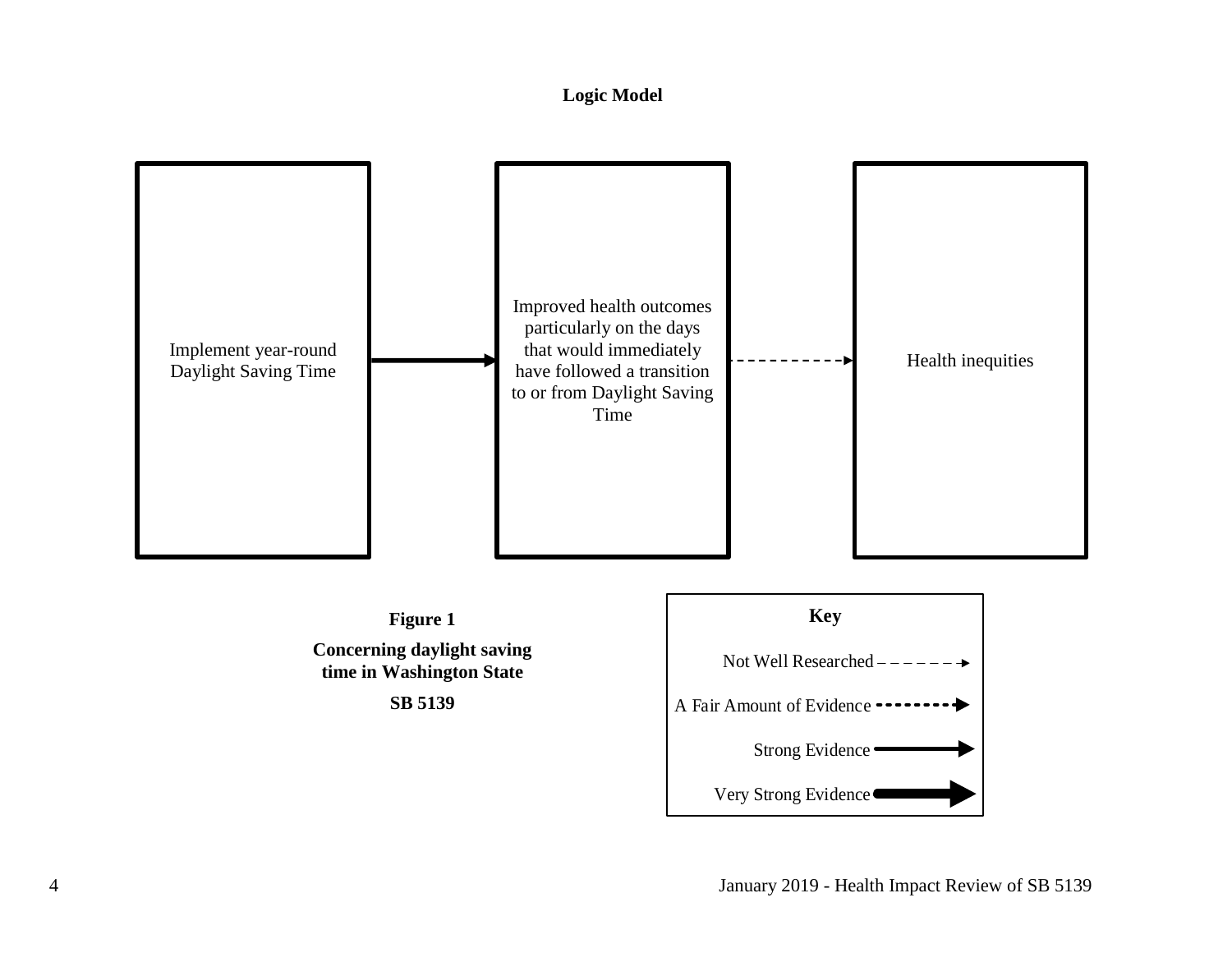#### **Summaries of Findings**

#### <span id="page-7-0"></span>**Will implementing year-round Daylight saving time in Washington improve health outcomes?**

There is strong evidence that implementing year-round daylight saving time (DST) would improve health outcomes, particularly on days that would immediately follow a transition to or from DST. While the strength of evidence for the relationship between implementing year-round DST and any one particular health outcome varies, the body of evidence between implementing year-round DST and health outcomes as a whole is strong. Additionally, some health outcomes had conflicting findings in the literature and were therefore not included in the strength of evidence analysis. The strength of evidence for this research question focuses only on the literature for heart attacks and stroke.<sup>[9,](#page-12-0)[12-15](#page-13-1)[,17-21](#page-15-1)</sup> A summary of the research not included regarding DST and traffic accidents, work-related accidents,<sup>22-24</sup> depressive episodes,<sup>10</sup> and suicide<sup>8</sup> is summarized at the end of this section beginning on page 6.

#### *Heart Attack*

A number of studies have examined the relationship between DST transitions and the incidence of heart attacks. One study found a 29% increase the incidence of non-fatal acute myocardial infarctions (AMI) during the first four workdays after the transition to DST in the spring and a 44% increase during the first four workdays following the transition out of DST in the fall.<sup>9</sup> In the spring, the effect was greatest on the Monday following the transition and was also more pronounced among men. In the fall, the effect was more delayed with peaks on Tuesday and Thursday. There was also a more pronounced effect for women, and individuals who were employed, not taking a beta-blocker and who were not engaging in physical activity (a known trigger for AMI) in the fall.<sup>9</sup> Other studies have found a more pronounced risk for AMI following the transition to DST in the spring that occurs within the first week, with the most significant peaks occurring on the first day or first three days after  $DST$ .<sup>12-14</sup> A number of studies found no association between heart attacks and the transition back to standard time in the fall, but a few studies noted a decrease in the incidence of heart attacks during this time. For example, one study found that the Tuesday following a DST shift in the fall was significant for decreasing AMI count by 21%, and another found that the incidence of AMI significantly decreased the Monday following the transition.<sup>[15,](#page-14-0)[17](#page-15-1)</sup> Some studies found that while there were peaks in the number of cases in the days following a transition to or from DST, overall there were not increases in the number of total cases within the year. $14,15,17$  $14,15,17$  $14,15,17$ 

#### *Stroke*

One study identified a relationship between shifting to DST and the risk of stroke. In this study, after a DST transition, the incidence of ischemic stroke (IS) increased in the first two days. Overall, the incidence did not change compared to control weeks but the timing of events was impacted by a DST transition. When compared with men, women were more susceptible to temporal changes after DST transitions and older patients also had a significant increased risk of IS following a DST transition.<sup>18</sup>

For both heart attacks and strokes, one of the underlying factors that most studies discuss is the impact that DST has on sleep and circadian rhythm, and how these factors impact health outcomes. One literature review examined studies that looked at the impacts of DST on sleep.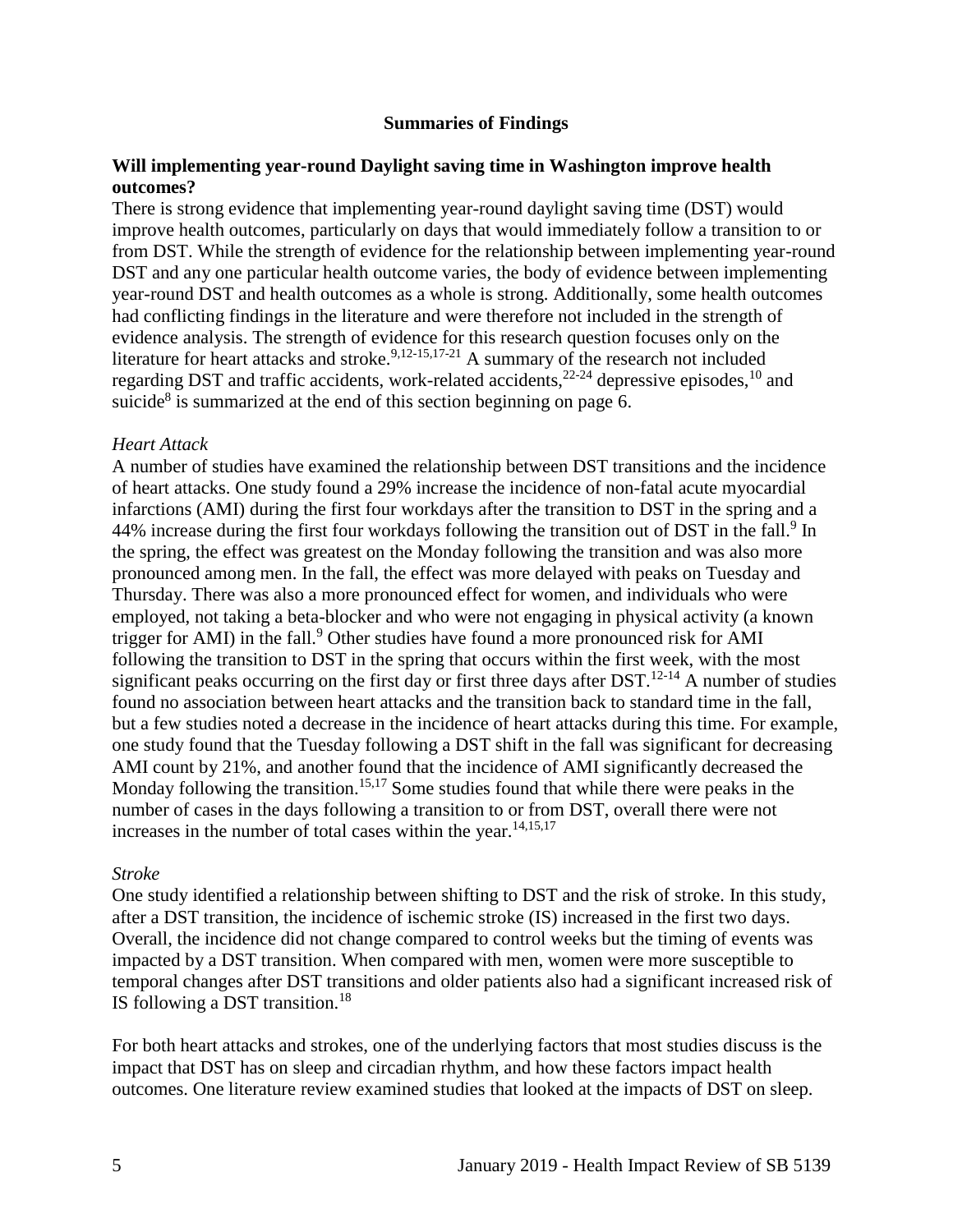Summarizing the findings from 13 studies, the author concludes that, "[t]he start of [DST] in the spring is thought to lead to the relatively inconsequential loss of 1 hour of sleep on the night of the transition, but data suggests that increased sleep fragmentation and sleep latency present a cumulative effect of sleep loss, at least across the following week, perhaps longer. The autumn transition is often popularized as a gain of 1 hour of sleep but there is little evidence of extra sleep on that night. The cumulative effect of five consecutive days of earlier rise times following the autumn change again suggests a net loss of sleep across the week."<sup>11</sup> These impacts on sleep, and the closely synchronized circadian system, may increase the incidence of outcomes such as stroke and heart attack, particularly among those already at risk.

#### *Traffic accidents*

The literature regarding traffic accidents and DST has mixed conclusions. One study found that the transition to DST in the spring increased the amount of traffic on the roads due to more people taking advantage of afternoon daylight hours, yet the impact of DST on traffic accidents is not statistically significant in the spring or in the fall.<sup>25</sup> However, another study found following the spring DST transition, fatal accidents increased on the Monday following the transition, with no significant changes on the Saturday or Sunday of the shift.<sup>26</sup> For the fall DST change, the authors found that fatal accidents increased the Sunday prior to the shift, possibly due to the perceived benefit of being able to stay out for an extra hour the night before.<sup>26</sup> A third study found that there was an increase in pedestrian fatal crashes after the transition back to standard time in the fall.<sup>27</sup> Authors suggest that this was due to more darkness during afternoon commute times. Overall, the authors found that shifting an hour of daylight to the evening hours decreased the number of fatal crashes that occurred. They also estimated that 901 fewer fatal crashes would have occurred, including 727 involving pedestrians and 174 involving vehicle occupants, if DST had been in place all year during the study years  $(1987-1991)$ <sup>27</sup> A New Zealand study used 12.6 million accidents claims (2005-2016) to model accident rates as a function of various date-based predictions, including days before/after the start and end of DST.<sup>28</sup> Results show that the start of DST was associated with significantly higher rates of road accidents (first day +16% and second day +12%).<sup>28</sup> A study in Spain used road traffic accident data (1990-2014) to modeled fatalities following DST changes in Spain's 52 provincial capital cities. Authors estimate 40 deaths during the study period can be attributed to DST changes: "23.4 (95% CI [2.7; 39.9]) and 14.7 (95% CI [-7.8; 32.8]) for the summer and fall changes, respectively."<sup>29</sup> Authors estimate, on average, "DST changes are associated with a cost of 1.5 lives every year due to road traffic accidents in Spain's capital cities." However, as 78% of fatal collisions occur on roads outside of cities, they estimate that "this could have an additional cost of another 5 lives every year."<sup>29</sup>

A 2013 literature review looked at 7 other studies in addition to the ones mentioned above and of these, 2 found mixed results for spring versus fall, 3 found a significant increase in traffic accidents, and 2 found no significant increase in accidents.<sup>11</sup> A 2017 systematic review of literature examined the impact of DST on collision risk.<sup>30</sup> The primary outcomes of interest were road traffic collisions, injuries and fatalities. Of the articles reviewed that examined short-term outcomes, five met HIR inclusion criteria. Findings were inconsistent; three of the five articles found no statistically significant short-term effects of DST.<sup>30</sup> Overall, authors found "[t]he longterm findings suggested a positive effect of DST. However, this cannot be attributed solely to DST, as a range of road collision risk factors vary over time."<sup>30</sup> They concluded that the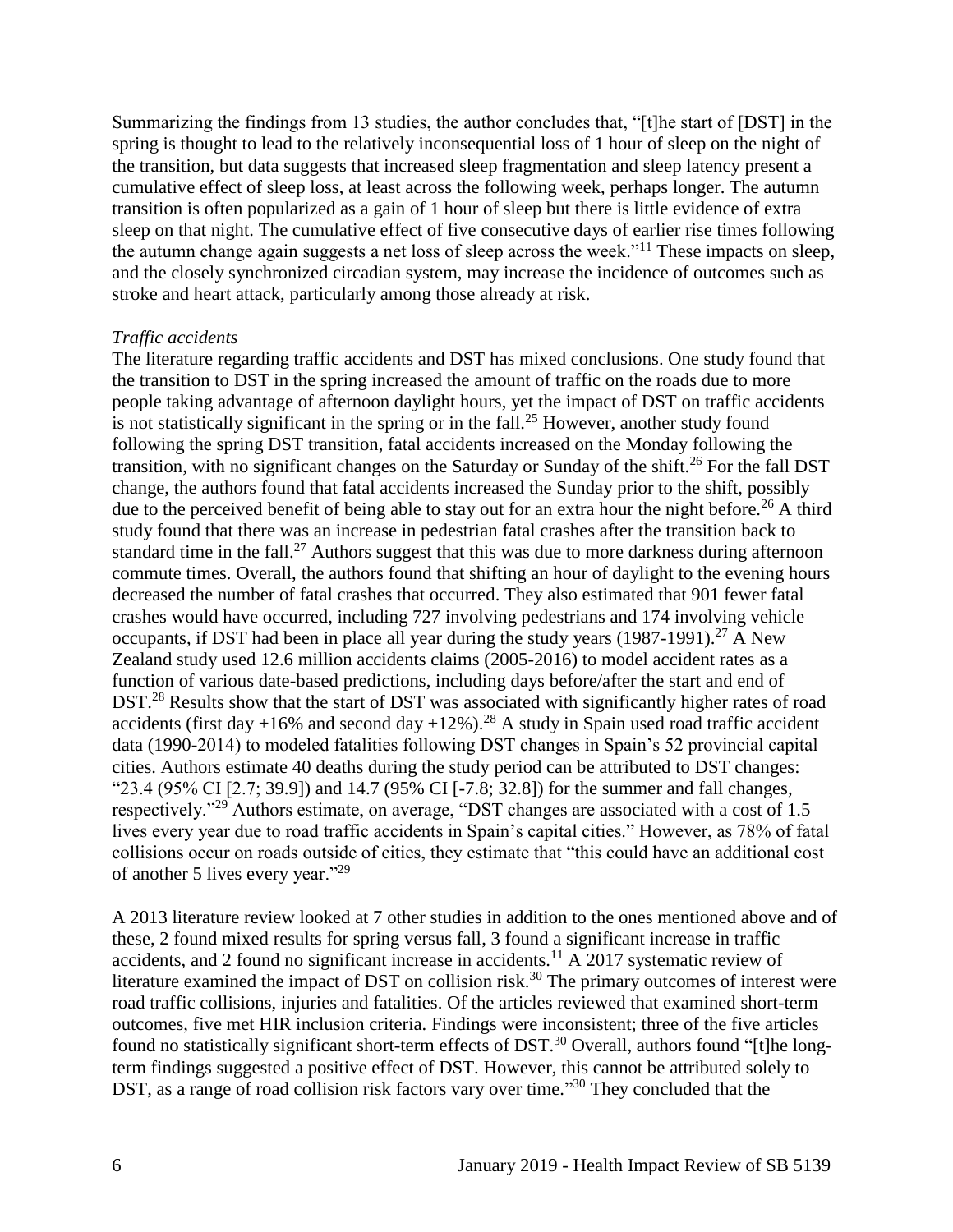"evidence from this review cannot support or refute the assertion that a permanent shift in light from morning to evening will have a road safety benefit."<sup>30</sup>

#### *Work-related accidents*

The literature regarding work-related accidents and DST is also conflicting. Looking first at work-related accidents and occupational injury, three articles found no significant difference in workplace accident frequency between the week before and the week after the shift in the spring and fall.[23,](#page-17-0)[24,](#page-17-1)[28](#page-18-0) The authors of one study did notice a trend in annual and seasonal variation of workplace accidents, which they attribute to seasonal changes in weather conditions.<sup>23</sup> Alternatively, an analysis of national mining injury data from the National Institute for Occupational Safety and Health from 1983-2006 found that there are, on average, 3.6 more mining injuries on the Monday following a transition, which translates to 2,649 more days of work lost due to injury than on non-transition days.<sup>22</sup> This suggests that the injuries that occur on these days are more severe. Authors also analyzed a second data set from the American Time Use Survey of the Bureau of Labor Statistics to understand the link between phase changes (i.e., DST transitions) and sleep quantity. Results from this study indicate that, "…on Mondays directly following the switch to [DST], workers sleep on average 40 min less than on other days. On Mondays directly following the switch to Standard Time— in which 1 hour is gained—there are no significant differences in sleep, injury quantity, or injury severity."<sup>22</sup> The authors conclude that the transition between DST and standard time put employees in danger and that, as a practical application, employers should be mindful of scheduling dangerous work activities around a phase shift. $^{22}$ 

#### *Depressive Episodes and Suicide*

Two additional studies examine the association between DST, depressive episodes, and suicides.<sup>[8,](#page-12-1)[10](#page-12-2)</sup> The first article found that the transition from DST to standard time in the fall was associated with an 11% increase in unipolar depressive episodes that dissipated over a 10 week period.<sup>10</sup> There were no differences following the transition to DST in the spring. The authors hypothesize that these findings have less to do with the changes in circadian rhythm patterns due to the time change but are perhaps a result of the distress caused by a shortening of daylight hours in the fall.<sup>10</sup> In the second study, the authors found that there were no differences in rates of suicide in Australia around DST compared to the rest of the year for females.<sup>8</sup> However, for men, there was a significant increase in incidence at 2 and 4 weeks following the change to DST in the spring compared to the weeks after DST finished in the fall and the rest of the year. After adjusting for season, which is a significant predictor of suicide, the relationship was greatly weakened. There was also no significant relationship in suicides for men in the 2 weeks or 4 weeks after the start of DST and the rest of the spring season. Prior to 1986, there was a significant increase in suicides in the weeks following the transition out of DST in the fall but the relationship was no longer significant after this time.<sup>8</sup>

#### **Will improving health outcomes for residents of Washington impact health inequities?**

The evidence for the impact of implementing year-round daylight saving time on health inequities is not well researched. One study which identified a relationship between shifting to DST and the risk of stroke found that, when compared with men, women were more susceptible to temporal changes after DST transitions and older patients also had a significant increased risk of IS following a DST transition.<sup>18</sup> A study of DST transitions and AMI found significant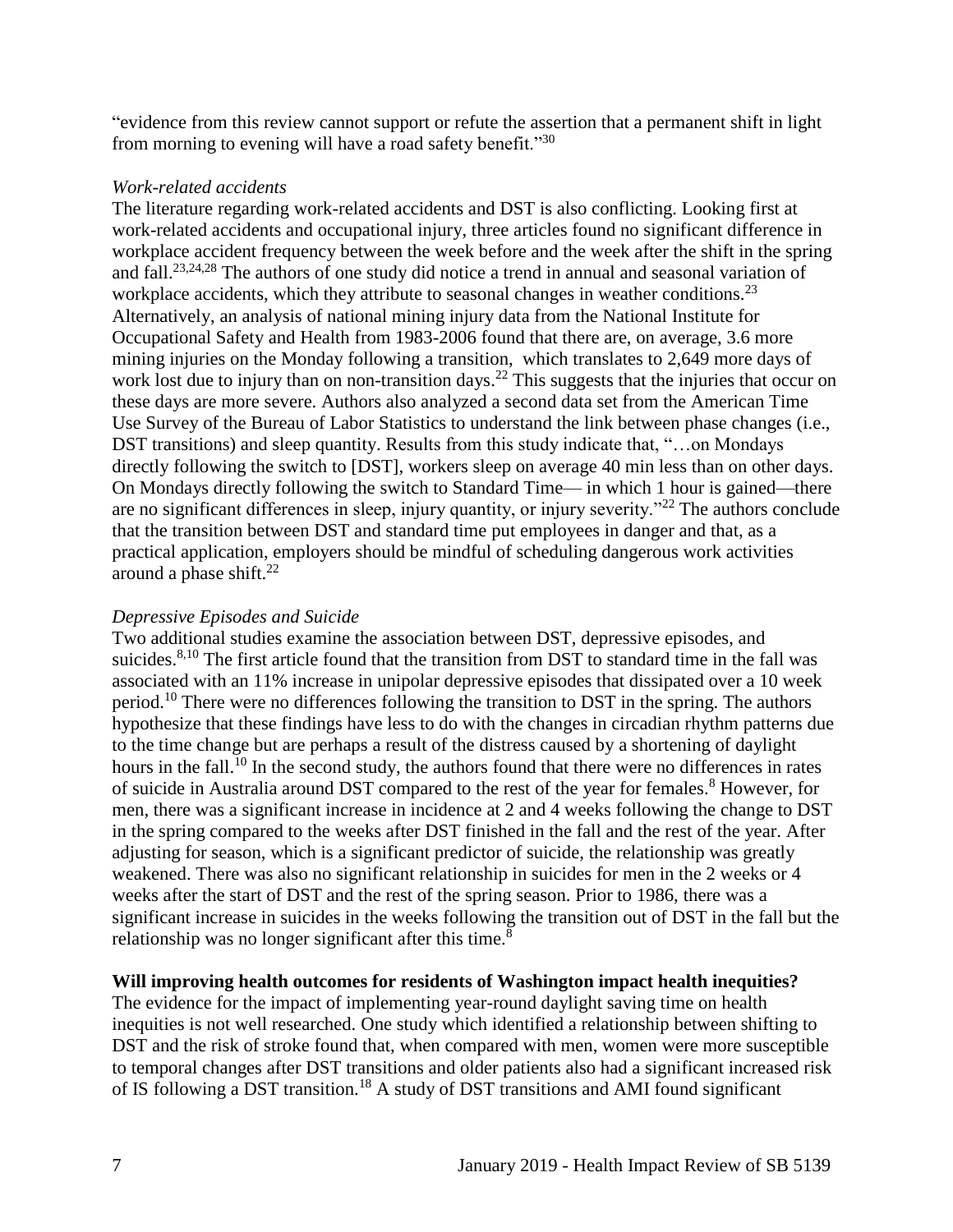increased risk for men in the first 3 days after spring DST transition (RR 1.155, 95% CI 1.000- 1.334) as well as for individuals who took angiotensin.<sup>21</sup> However, results of a literature review found that while there was evidence to support the presence of an association between DST and a modest increase of AMI occurrence, there were no definite sex specific differences.<sup>20</sup> Further study is necessary to determine whether specific subpopulations experience health inequities related to DST.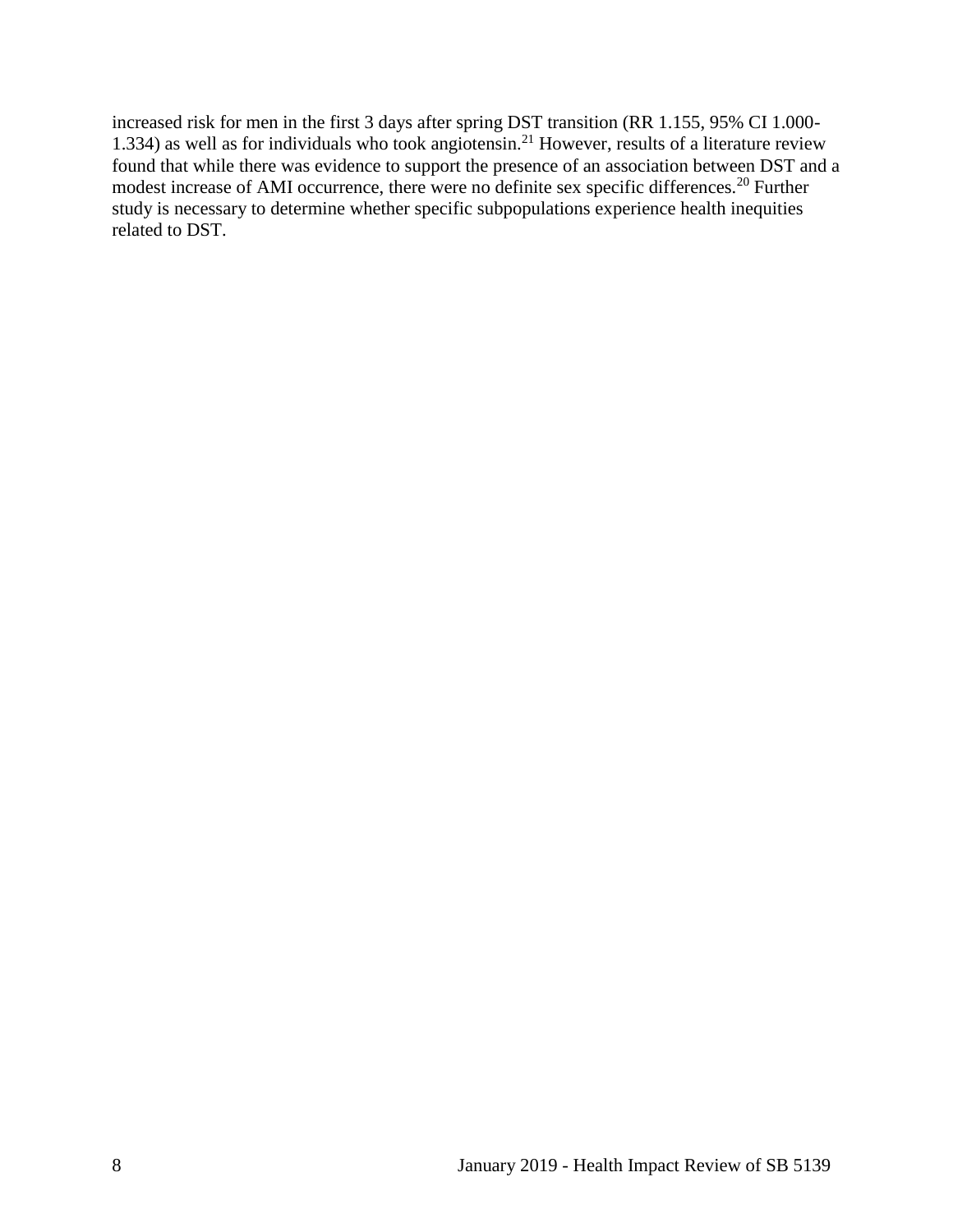# **Annotated References**

# <span id="page-11-0"></span>**Uncategorized References**

# 1. **Standard Time, 15 U.S.C. §260 United States Code, 2011 Edition.**

Title 15 (Commerce and Trade), Chapter 6 (Weights and Measures and Standard Time), Subchapter IX - Standard Time of the U.S. Code discusses Congressional adoption and observance of uniform standard time, advancement of time or changeover dates, commerce, and designated time zones.

## 2. **H.R.6202 - To allow States to elect to observe year-round daylight saving time, and for other purposes. Washington, D.C. : Library of Congress; 2018.**

In June 2018, Representative Mike D. Rogers of Alabama introduced H.R.6202, which would allow States to elect to observe year-round daylight saving time.

# 3. **Sunshine Protection Act, 1.025 Florida Statutes(2018).**

Florida State House Bill 1013, signed by Governor Rick Scott on March 23, 2018, amended Title 1 - Construction of Statutes, Chapter 1 - Definitions to include the Sunshine Protection Act (1.025). The statute states, "if the [U.S.] Congress amends 15 U.S.C. s. 260a to authorize states to observe daylight saving time year-round, it is the intent of the Legislature that daylight saving time shall be the year-round standard time of the entire state and all of its political subdivisions."

# 4. **Sunshine Protection Act of 2018. Washington, DC: Library of Congress; 2018.**

Florida-specific legislation was introduced during the 115th U.S. Congress (2018-2018) to implement the "Sunshine Proection Act of 2018." In March 2018, Florida Senator Marco Rubio introduced S.2537 on and Florida Representative Vern Buchanan introduced H.R.5279 to make daylight saving time permanent in the state. Both have been referred to committees.

#### 5. **Proposition 7, Conforms California Daylight Saving Time to Federal Law. Allows Legislature to Change Daylight Saving Time Period. Legislative Statute. Sacramento, California2018.**

The law proposed by Assembly Bill 807 2017-2018 Regular Session (Chapter 60, Statutes of 2018) was submitted to the people in accordance with Section 10 of Article II of the California Constitution. The proposition passed.

#### 6. **Chu Kansen, Gonzalez Lorena, Obernolte Jay. Assembly Bill 7, An act to amdend Section 6808 of the Government Code, relating to computation of time, and declaring the urgency thereof, to take effect immediately. . Sacramento, California2018.**

Assembly Bill 7 would set California's standard time to year-round daylight saving time afte the U.S. Congress authorizes the state to do so, as specified. The bill requires a two-thirds majority to pass.

## 7. **Post Bill, Lively John. House Bill 2297, Relating to standards of time; providing that this Act shall be referred to the people for their approval or rejection. The proposal abolishes the one-hour change in time from standard time to daylight saving time and maintains Oregon on daylight saving time year-round. . 2019.**

If the U.S. Congress authorizes year-round daylight saving time, this bill would maintain Oregon on daylight saving time all year.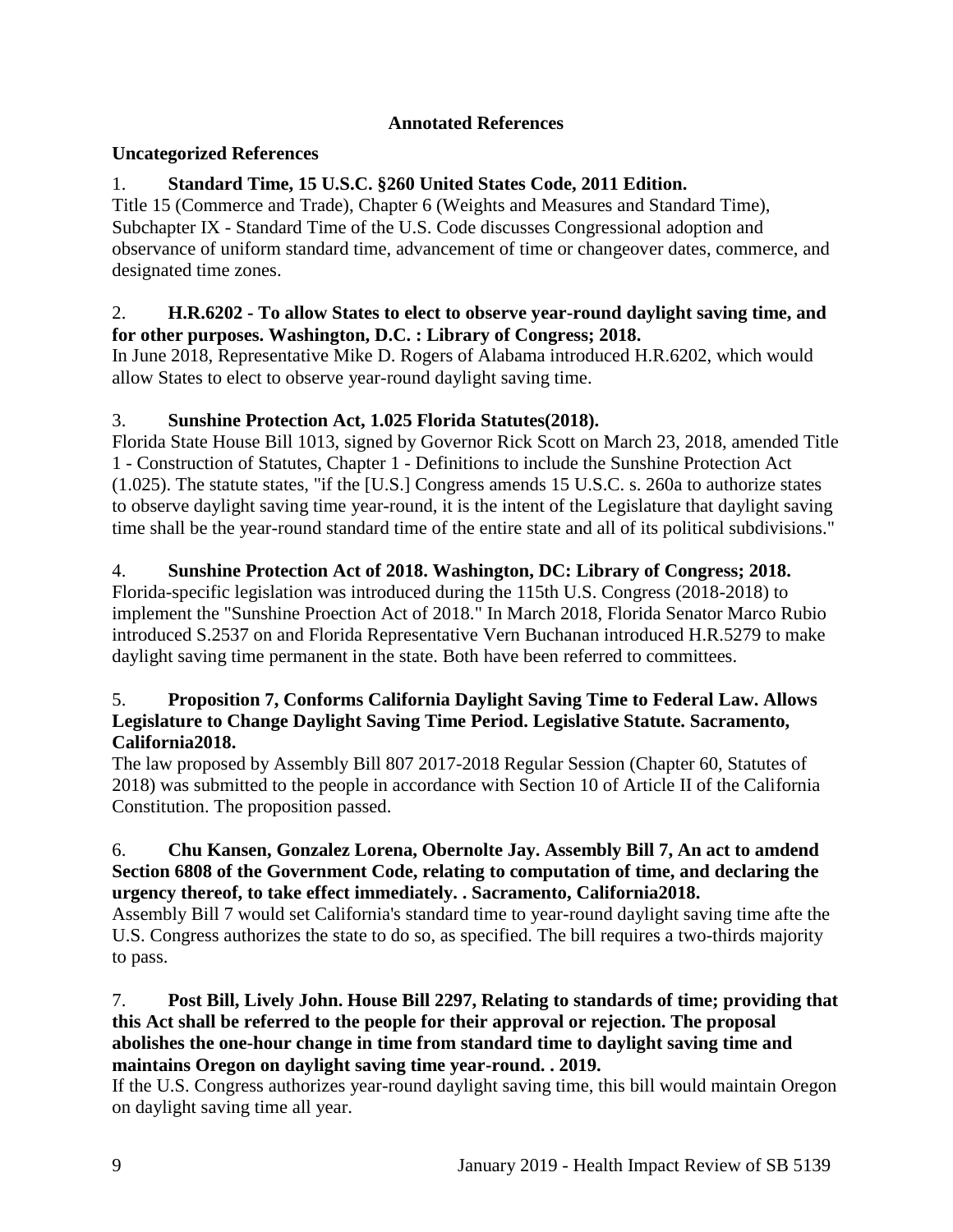#### <span id="page-12-1"></span>8. **Berk Michael, Dodd Seetal, Hallam Karen, et al. Small shifts in diurnal rhythms are associated with an increase in suicide: The effect of daylight saving.** *Sleep and Biological Rhythms.* **2008;6(1):22-25.**

In this study, the authors utilized a list of registered suicide deaths from the Australian Bureau of Statistics to see whether the small shift in time associated with transitioning to and from daylight saving time (DST) has a measurable impact on suicide rates. Using data from 1971-2001, the authors analyzed 47,215 male and 14,383 female suicide deaths from across Australia and compared death rates at 2 and 4 week time periods after the start of DST and at the return to "normal time". The authors found that there were no differences in rates of suicide around DST compared to the rest of the year for the female data set. However, for men, there was a significant increase in incidence at 2 and 4 weeks following the change to DST in the spring compared to the weeks after DST finished in the fall and the rest of the year. However, after adjusting for season, which is a significant predictor of suicide, the relationship was greatly weakened. There was also no significant relationship in suicides for men in the 2 weeks or 4 weeks after the start of DST and the rest of the spring season. Prior to 1986, there was a significant increase in suicides in the weeks following the transition out of DST in the fall but the relationship was no longer significant after this time. The authors did note that in general, suicides among men are three times greater than those in women so this finding may be reflecting this difference.

#### <span id="page-12-0"></span>9. **Culic V. Daylight saving time transitions and acute myocardial infarction.**  *Chronobiology international.* **2013;30(5):662-668.**

Culic et al. present findings from a study that aimed to investigate the association between the transitions to and from daylight saving time (DST) and incidence of acute myocardial infarction (AMI) in Croatia. The data set included data for 2,412 patients from 1990-1996 in Split, Croatia. Patients were interviewed in the hospital about the time of AMI and possible triggers such as physical activity, meals eaten, surgery, sexual activity, nicotine or alcohol abuse, etc. The authors reported the incidence ratios for the week following each of the DST transitions and the incidence ratio for each day during that posttransitional week. There was a significant increase in both posttransitional weeks and a significant decrease in the 2 week period following the posttransitional week for both spring and fall. Overall, the findings suggest a 29% increase the incidence of non-fatal AMI during the first four workdays after the transition to DST in the spring and a 44% increase during the first four workdays following the transition out of DST in the fall. In the spring, the effect was greatest on the Monday following the transition and was also more pronounced among men. In the fall, the effect was more delayed with peaks on Tuesday and Thursday. In the fall there was also a more pronounced effect for women, and individuals who were employed, not taking a beta-blocker and who were not engaging in physical activity. The authors conclude that this study provides evidence to support the possibility that DST transitions may increase the risk of AMI through the pathway of sleep disturbances, and that risk appears to vary by a number of factors.

#### <span id="page-12-2"></span>10. **Hansen B. T., Sonderskov K. M., Hageman I., et al. Daylight savings time transitions and the incidence rate of unipolar depressive episodes.** *Epidemiology.* **2016.** Hansen et al. aimed to investigate the impact that daylight saving time (DST) transitions have on the incidence rate of unipolar depressive episodes. The study utilized data from the Danish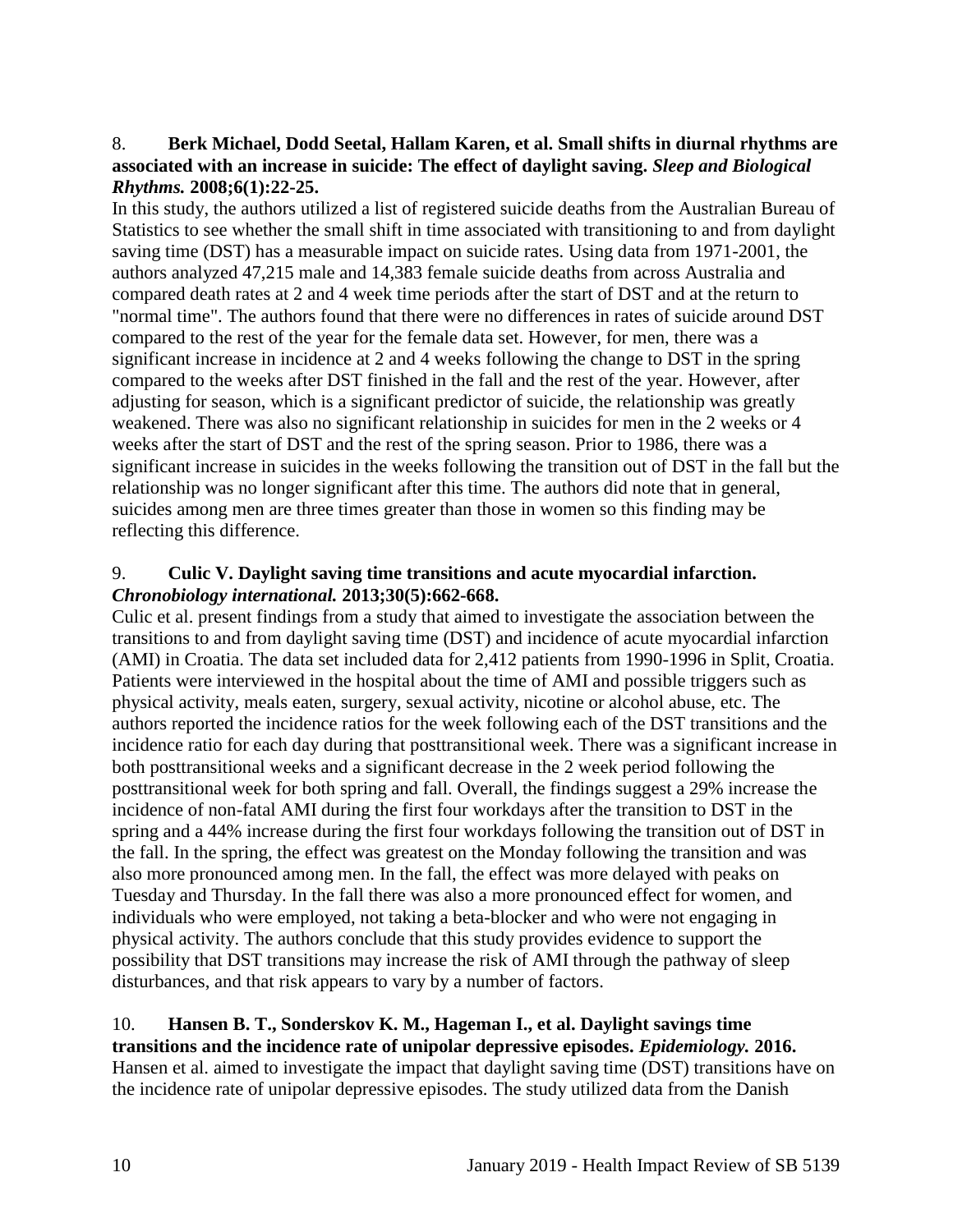Psychiatric Central Research Register (DPCRR) for all primary diagnoses of unipolar depressive episodes and bipolar disorder from January 1995 through December 2012. To analyze the data the authors used a time series intervention analysis and observed trends in the weeks following the transitions to and from DST. The transition from DST to standard time in the fall was associated with an 11% increase in unipolar depressive episodes that dissipated over a 10 week period. There were no differences following the transition to DST in the spring. The authors hypothesize that these findings are not as much do to changes in circadian rhythm patterns due to the time change but perhaps a result of the distress of marking the shortening of daylight hours in the fall.

## <span id="page-13-0"></span>11. **Harrison Y. The impact of daylight saving time on sleep and related behaviours.**  *Sleep medicine reviews.* **2013;17(4):285-292.**

In this review article, Harrison aimed to explore the literature to understand the immediate impact that the transition to and from daylight saving time (DST) has on sleep and to evaluate the evidence regarding the link between sleep disruption and other short-term outcomes of DST such as accidents, illness, health, and performance. Harrison examined 13 studies that presented data on the relationship between DST and sleep. Summarizing the findings from these studies, the author concludes that, "The start of daylight saving time in the spring is thought to lead to the relatively inconsequential loss of 1 h of sleep on the night of the transition, but data suggests that increased sleep fragmentation and sleep latency present a cumulative effect of sleep loss, at least across the following week, perhaps longer. The autumn transition is often popularised as a gain of 1 h of sleep but there is little evidence of extra sleep on that night. The cumulative effect of five consecutive days of earlier rise times following the autumn change again suggests a net loss of sleep across the week." Harrison also looked at traffic accidents and DST and found mixed results. of the 9 studies examined, 2 found mixed results for spring versus fall, 4 found a significant increase in traffic accidents, and 3 found no significant increase in accidents.

#### <span id="page-13-1"></span>12. **Janszky I., Ahnve S., Ljung R., et al. Daylight saving time shifts and incidence of acute myocardial infarction--Swedish Register of Information and Knowledge About Swedish Heart Intensive Care Admissions (RIKS-HIA).** *Sleep medicine.* **2012;13(3):237- 242.**

Using data from the Register of Information and Knowledge about Swedish Heart Intensive Care Admissions (RIKS-HIA), Janszky et al. aimed to understand risk associated with daylight saving time (DST) on acute myocardial infarctions (AMI) and the role individual factors may play on this interaction. The individual level factors examined were age, sex, history of cardiac events, diabetes, hypertension, smoking, BMI, lipids, and medication. Patients from the RIKS-HIA were included in the analysis if they were admitted to the coronary care unit of a participating hospital between 1995 and 2007. The authors found that there was a short term increase in risk for AMI for the first week after transitioning into DST in the spring (incidence ratio= 1.039, confidence interval= 1.003-1.075). There was not a statistically significant effect of transitioning out of DST in the fall. In the spring, the risk was more pronounced among those taking cardiac medications and those with low cholesterol and triglycerides. In the fall, there was a lower incidence among patients with hyperlipidemia and those taking statins and calcium-channel blockers. The authors conclude that even small disturbances to sleep may increase the risk of AMI and that vulnerable individuals might benefit from avoiding such sudden changes in their biological rhythms.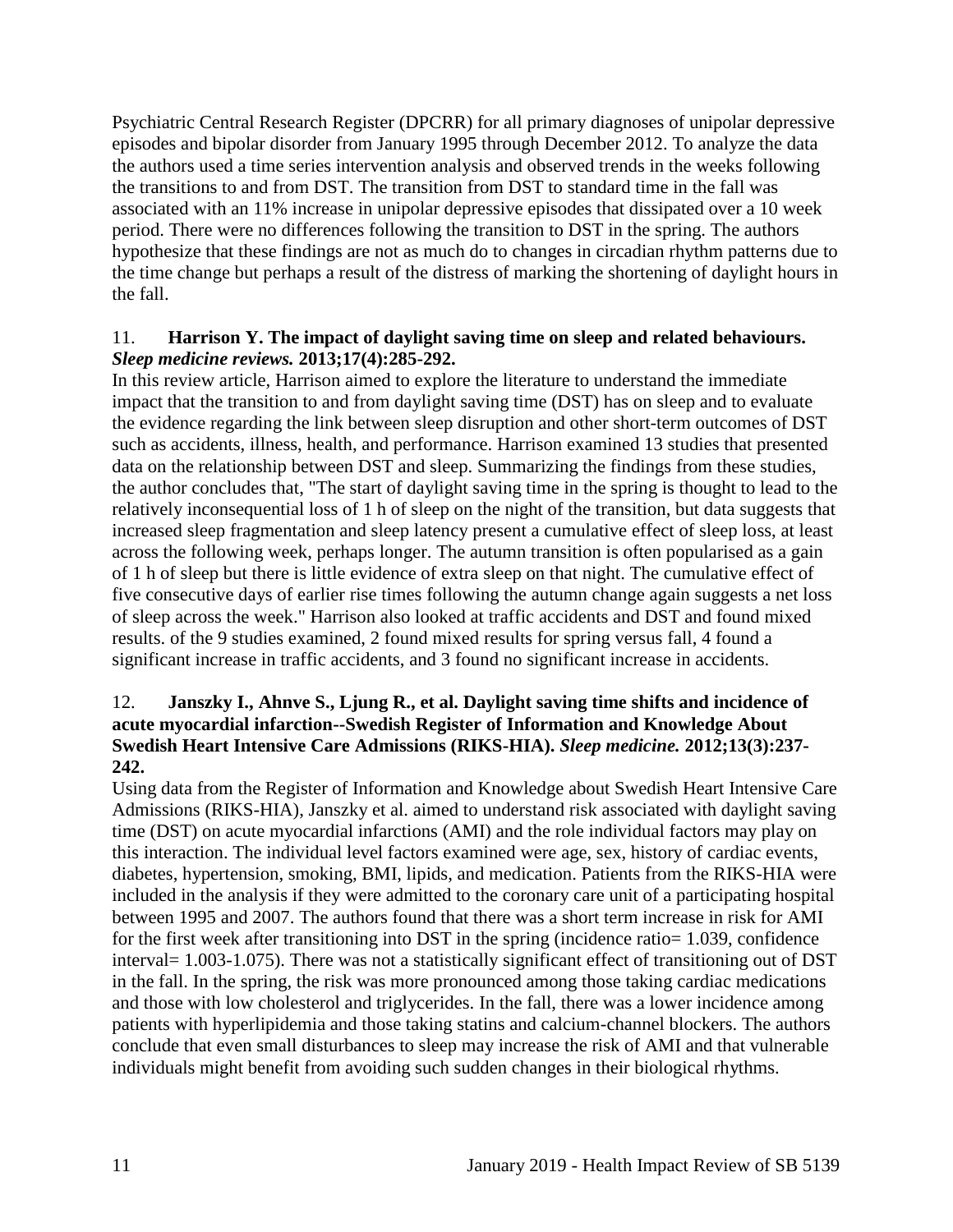#### 13. **Janszky I., Ljung R. Shifts to and from daylight saving time and incidence of myocardial infarction.** *New England Journal of Medicine.* **2008;359(18):1966-1968.**

In this correspondence, Janszky et al. present an overview of their study that involves aimed to examine the influence that transitioning to and from daylight saving time has on acute myocardial infarction (AMI). Using data from the Swedish Myocardial Infarction Register, the authors compared the incidence of AMI on each of the 7 days following the spring and autumn transitions and compared these incidences to the mean of the corresponding weekday 2 weeks before and 2 weeks after the particular day of interest. The authors provide an example indicating that, "the Tuesday after the transition, we would have divided the incidence on that Tuesday by the mean of the incidence on the Tuesday 2 weeks earlier and the incidence on the Tuesday 2 weeks later." The data analyzed was for all AMI in Sweden from 1987-2006. In the spring, the incidence of AMI was significantly higher for the first 3 weekdays following the transition to daylight saving time while only the first weekday was significantly increased during the autumn transition. The authors also noted that the spring transition was more pronounced in women while the autumn transition was more pronounced in men. Overall, the transitions were more pronounced for people under the age of 65. Potential explanations for the findings include adverse effects of sleep deprivation and circadian misalignment, mental stress of a new work week, and the impact of a later bedtime but earlier wake time at the beginning of a work week.

# <span id="page-14-1"></span>14. **Jiddou M. R., Pica M., Boura J., et al. Incidence of myocardial infarction with shifts to and from daylight savings time.** *The American journal of cardiology.* **2013;111(5):631- 635.**

Jiddou et al. conducted a retrospective case-control study to determine the incidence ratio of acute myocardial infarction (AMI) immediately following the shift to and from daylight savings time (DST). The authors reviewed 935 electronic medical records from the Royal Oak and Troy campuses of the Beaumont Hospitals in Michigan. Cases were selected by primary diagnosis of AMI the week after the spring transition to DST and the week after the shift back to standard time in autumn. Controls were selected based on comparable diagnoses 2 weeks before and 2 weeks after the shift to and from DST. From October 2006 to April 2012, 328 cases and 607 controls were selected. After controlling for confounding factors, the authors found that overall frequency of AMI was similar in the spring and in autumn. The incidence of AMI in the week following the shift to and from DST was not significantly different in spring and in autumn, 1.17 (95% CI 1.00 to 1.36) and 0.99 (95% CI 0.85 to 1.16), respectively. While there were no significant changes from spring to autumn in AMI incidence, the large increase in AMI occurred on the first day (Sunday) after the spring shift  $(1.71, 95\% \text{ CI } 1.09 \text{ to } 2.02; \text{ p} < 0.05)$ . While incidence was lower than expected following the autumn shift, the Saturday following the shift (one week after) was significantly greater than any other day that week. The authors conclude that more research needs to be done to determine the biological causes behind this slight increase in AMI incidence following the shift to and from DST.

# <span id="page-14-0"></span>15. **Sandhu A., Seth M., Gurm H. S. Daylight savings time and myocardial infarction.**  *Open heart.* **2014;1(1):e000019.**

Sandhu, Seth, and Gurm used data from the Blue Cross Blue Shield of Michigan Cardiovascular Consortium Percutaneous Coronary Intervention Quality Improvement Initiative (BMC2-PCI). The authors used this prospective, multicenter registry to determine associations of increased acute myocardial infarction (AMI) following the spring and autumn daylight savings time (DST)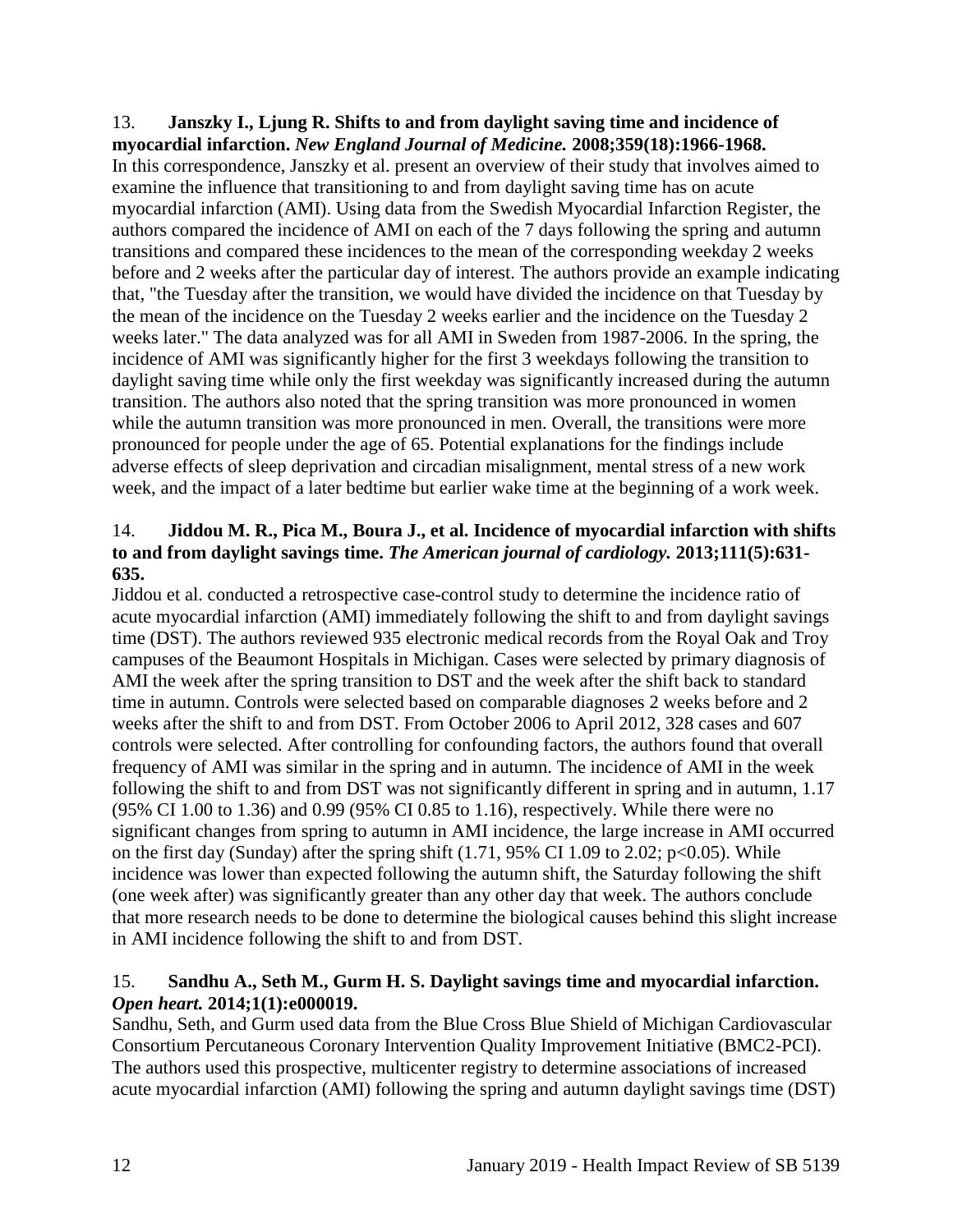changes. Hospital admissions for AMI between January 2010 and September 2013 were recorded and entered into the BCM2-PCI registry. After controlling for potential confounding factors, the authors used regression analysis to map yearly, weekly, and seasonal trends in AMI. The Monday following the Spring DST shift was associated with a 24% increase in daily AMI count (p=0.011). The Tuesday following the Autumn DST shift was also significant for decreasing AMI count by 21% (p=0.044). While these findings are significant, other data suggests that the yearly incidence of AMI did not reflect a major increase in cases. The authors suggest that switching to DST in the spring could accelerate events that are likely to occur in particularly vulnerable patients.

#### <span id="page-15-0"></span>16. **Schneider A. M., Randler C. Daytime sleepiness during transition into daylight saving time in adolescents: Are owls higher at risk?** *Sleep medicine.* **2009;10(9):1047-1050.** Schneider and Randler conducted a cross-sectional cohort study to determine the effects of daylight savings time (DST) on sleepiness of adolescents in Germany schools in the spring of 2008. Children from three schools volunteered to fill out questionnaires while attending classes the week prior to, during, and after the DST switch. Four hundred and sixty-nine teenagers participated (mean age 13.5 years) during the three week sampling period. After regression, researchers found that sleepiness and being an evening person correlated with increased age. Students who were older and who tended to be night people scored significantly higher for daytime sleepiness in the week after the DST shift. The authors suggest that class and performance tests should not be scheduled in the first week after the DST shift due to increased sleepiness for older students.

## <span id="page-15-1"></span>17. **Sipila J. O., Rautava P., Kyto V. Association of daylight saving time transitions with incidence and in-hospital mortality of myocardial infarction in Finland.** *Annals of medicine.*  **2016;48(1-2):10-16.**

Sipila, Rautava, and Kyto used data from 22 Finnish hospitals to determine association between acute myocardial infarction (AMI) and the spring and autumn shifts in daylight savings time (DST) during 2001-2009. Researchers compared expected incidence and actual incidence for the two weeks prior to and the three weeks following each DST shift. Any year where spring DST occurred on Easter was excluded. After controlling for confounding factors, researchers found that incidence of AMI increased on the Wednesday following the spring transition (IR 1.16; 95% CI 1.01-1.34). After the autumn DST transition, researchers found that incidence of AMI decreased the following Monday (IR 0.85; 95% CI 0.74-0.97), but incidence increased compared to control weeks by the following Thursday (IR 1.15; 95% CI 1.02-1.3). There was no significance in gender differences, but they did find that patients who had other comorbidities were at increased risk of AMI after the spring or autumn DST transition. Overall, there was no impact on overall incidence of AMI but rather a change in the temporal distribution.

# 18. **Sipila J. O., Ruuskanen J. O., Rautava P., et al. Changes in ischemic stroke**

**occurrence following daylight saving time transitions.** *Sleep medicine.* **2016;27-28:20-24.** Sipila, Ruuskanen, Rautava, and Kyto used data from 20 Finnish hospitals to determine association between acute ischemic stroke (IS) and the spring and autumn shifts in daylight savings time (DST) during 2004-2013. Expected and actual incidence of IS were compared. Over the course of the study, there were a total of 3,033 patients with acute IS in the week following either the spring or autumn DST transition. A total of 11,801 cases of IS occurred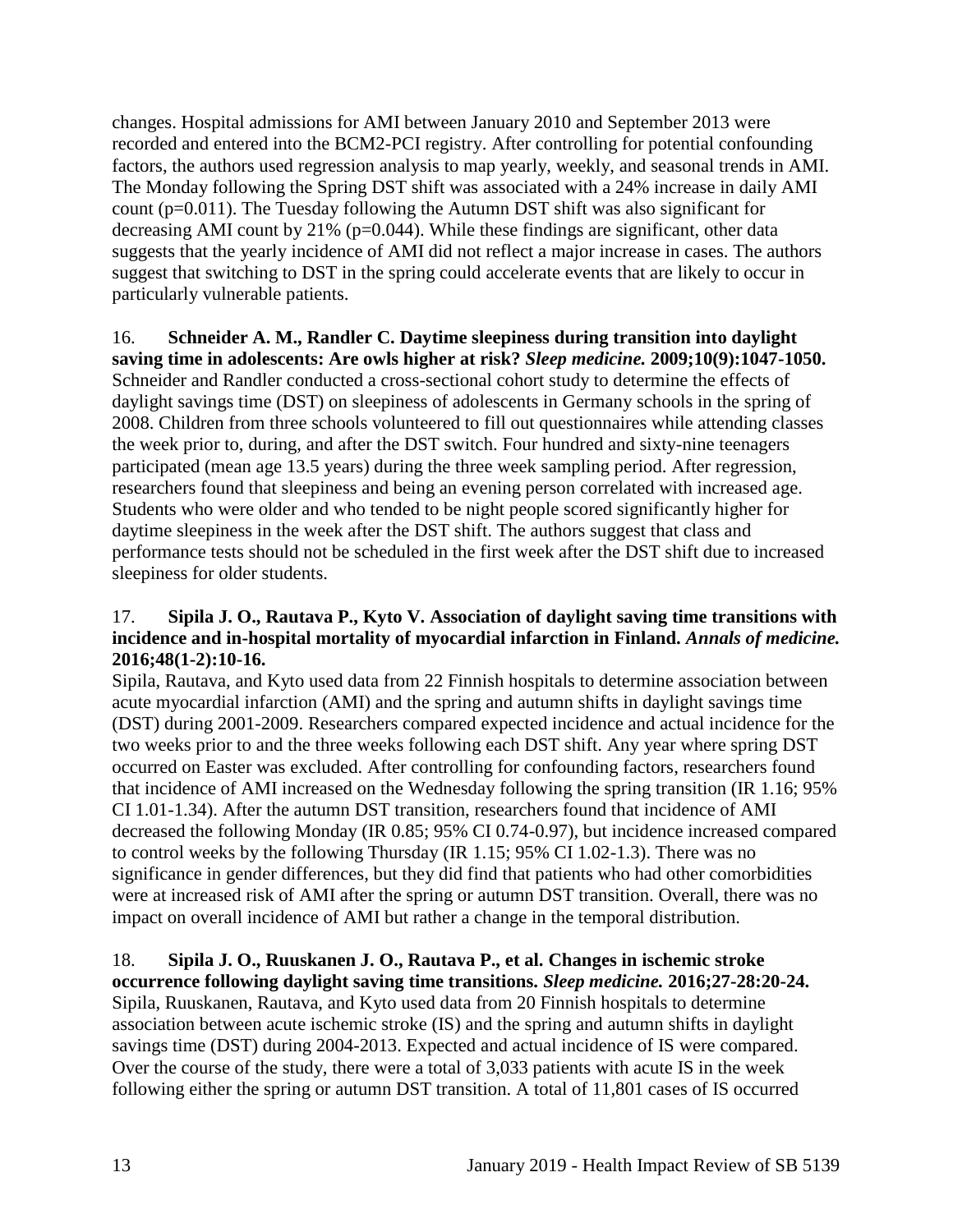during control weeks. After a DST transition, incidence of IS increased in the first two days (RR 1.08; CI 1.01-1.15). Overall, the incidence did not change compared to control weeks but the timing of events was impacted by a DST transition. When compared with men, women were more susceptible to temporal changes after DST transitions. Older patients also had a significant increased risk of IS following a DST transition.

# 19. **Manfredini R., Fabbian F., Cappadona R., et al. Daylight saving time, circadian rhythms, and cardiovascular health.** *Intern Emerg Med.* **2018;13(5):641-646.**

Manfredini et al. review the relationship between daylight saving time (DST) and cardiovascular health. "The available evidence suggests the existence of an association between DST and a modest increase of occurrence of acute myocardial infarction, especially in the first week after the spring shift." Authors note possible mechanisms include sleep deprivation, circadian misalignment and environmental conditions. Authors recommend further study consider the role of gender and individual preference in circadian rhythms (chronotype).

# 20. **Manfredini R., Fabbian F., Giorgi A. De, et al. Daylight saving time and myocardial infarction: should we be worried? A review of the evidence.** *European Review for Medical and Pharmacological Sciences.* **2018;2018(22):750-755.**

Authors identified and evaluated the possible association between daylight saving time (DST) and acute myocardial infarction (AMI), using electronic health database (years 2009-2016). Search terms included, 'daylight saving time', 'daylight saving time' plus 'gender', and 'daylight saving time' plus 'acute myocardial infarction'. In total, authors identified 72, 10, and 6 studies were found, respectively. "Overall, 6 studies, including a total of 87,994 cases, resulted to satisfy the searching request, and were included in the present analysis. All studies confirmed a higher occurrence of AMI in the spring shift, ranging from 4 to 29%, whereas only 1 study showed a higher occurrence of AMI in the autumn shift." Five studies providing separate analysis found results by sex were not univocal. In regards to the spring shift, "2 studies did not show differences between men and women, 2 reported a higher frequency in men, and 1 in women." Specific to the autumn shift, "only 1 study reported a higher occurrence of AMI in women." Results support the presence of an association between DST and a modest increase of AMI occurrence, especially for the spring shift, but do not indicate definite gender specific differences.

#### 21. **Kirchberger I., Wolf K., Heier M., et al. Are daylight saving time transitions associated with changes in myocardial infarction incidence? Results from the German MONICA/KORA Myocardial Infarction Registry.** *BMC Public Health.* **2015;15:778.**

Kirchberger et al. examined the association of daylight saving time (DST) transitions with acute myocardial infarction (AMI) incidence recorded in the population-based German MONICA/KORA Myocardial Infarction Registry. The study sample consisted of 25,499 coronary deaths and non-fatal AMI cases aged 25-74 years. Authors "used Poisson regression with indicator variables for the 3 days or the week after the spring and the autumn transition and adjusted for potential confounders to model the association between DST transitions and AMI incidence." They also built an excess model by calculating observed over expected events per day. Overall, results showed "no significant changes of AMI risk during the first 3 days or 1 week after the transition to and from DST." However, "subgroup analyses on the spring transition revealed significantly increased risks for men in the first 3 days after transition (RR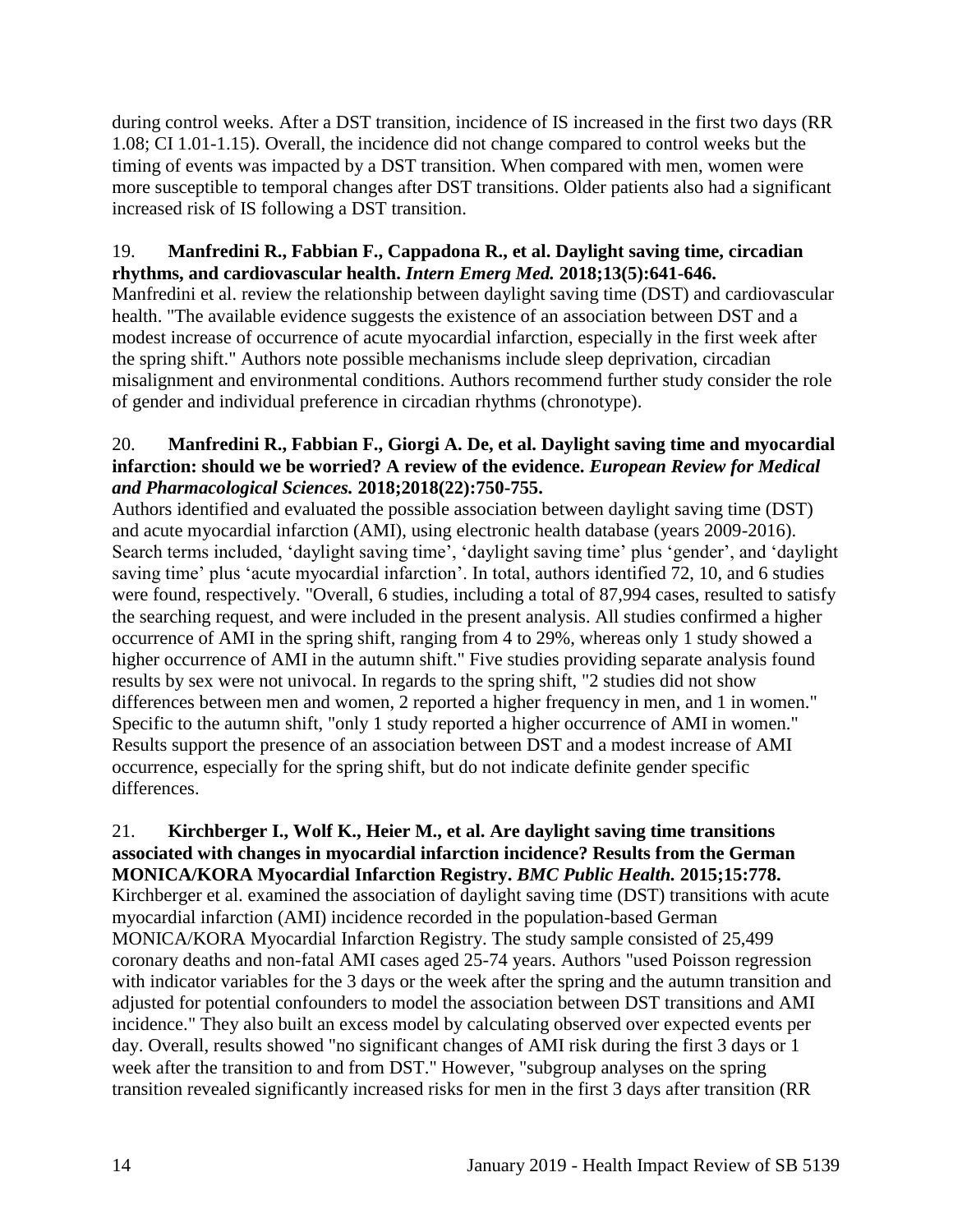1.155, 95 % CI 1.000-1.334) and for persons who took angiotensine converting enzyme (ACE) inhibitors prior to the AMI (3 days: RR 1.489, 95 % CI 1.151-1.927; 1 week: RR 1.297, 95 % CI 1.063-1.582)." Additionally, following the autumn shift, "patients with a prior infarction had an increased risk to have a re-infarction (3 days: RR 1.319, 95 % CI 1.029-1.691; 1 week: RR 1.270, 95 % CI 1.048-1.539)." Authors concluded that specific subgroups (i.e.., men and persons with a history of AMI or prior treatment with ACE inhibitors) may have a higher risk for AMI during DST. They suggested further studies that include data on chronotype and sleep duration are necessary to confirm results.

22. **Barnes C. M., Wagner D. T. Changing to daylight saving time cuts into sleep and increases workplace injuries.** *The Journal of applied psychology.* **2009;94(5):1305-1317.** In this study by Barnes et al., the authors explored a number of different hypotheses using two different studies. The first study utilized national mining injury data from the National Institute for Occupational Safety and Health from 1983-2006 to examine the influence that time changes may have on workplace injuries. The results indicate that on the Monday following a transition, there are 3.6 more mining injuries and this translates to 2,649 more days of work lost due to injury than on non-transition days. This suggests that the injuries that occur on these days are more severe. The second study used data from the American Time Use Survey of the Bureau of Labor Statistics to understand the link between phase changes and sleep quantity. Results from the second study indicate that, "...on Mondays directly following the switch to daylight saving time, workers sleep on average 40 min less than on other days. On Mondays directly following the switch to Standard Time— in which 1 hour is gained—there are no significant differences in sleep, injury quantity, or injury severity." The authors conclude that the transition between daylight saving time and standard time put employees in danger and that as a practical application, employers should be mindful of scheduling dangerous work activities around a phase shift.

# <span id="page-17-0"></span>23. **Lahti T., Sysi-Aho J., Haukka J., et al. Work-related accidents and daylight saving time in Finland.** *Occupational Medicine (London).* **2011;61(1):26-28.**

Lahti et al. analyzed the number of occupational accidents one week before and one week after the shift to and from daylight savings time (DST) from 2002-2006. Data was gathered from the registry of Federation of Accident Insurance Institutions, which collects data on workplace accidents. The authors found no significant difference in workplace accident frequency between the week before and the week after the shift. However, the authors did notice a trend in annual and seasonal variation of workplace accidents  $(p<0.001)$ , which they attribute to seasonal changes in weather conditions.

# <span id="page-17-1"></span>24. **Morassaei S., Smith P. M. Switching to Daylight Saving Time and work injuries in Ontario, Canada: 1993-2007.** *Occupational and environmental medicine.* **2010;67(12):878- 880.**

Morassari and Smith analyzed claim reports from the Ontario Workplace Safety & Insurance Board that were filed between 1993 and 2007 to determine incidence of lost time and no lost time workplace injury claims within the weeks before and after the spring and autumn daylight saving time (DST) shifts. After accounting for the Easter holiday which often coincides with the spring DST shift, the authors found no significant changes in the incidence of workplace injury claims before and after the spring and autumn DST shift.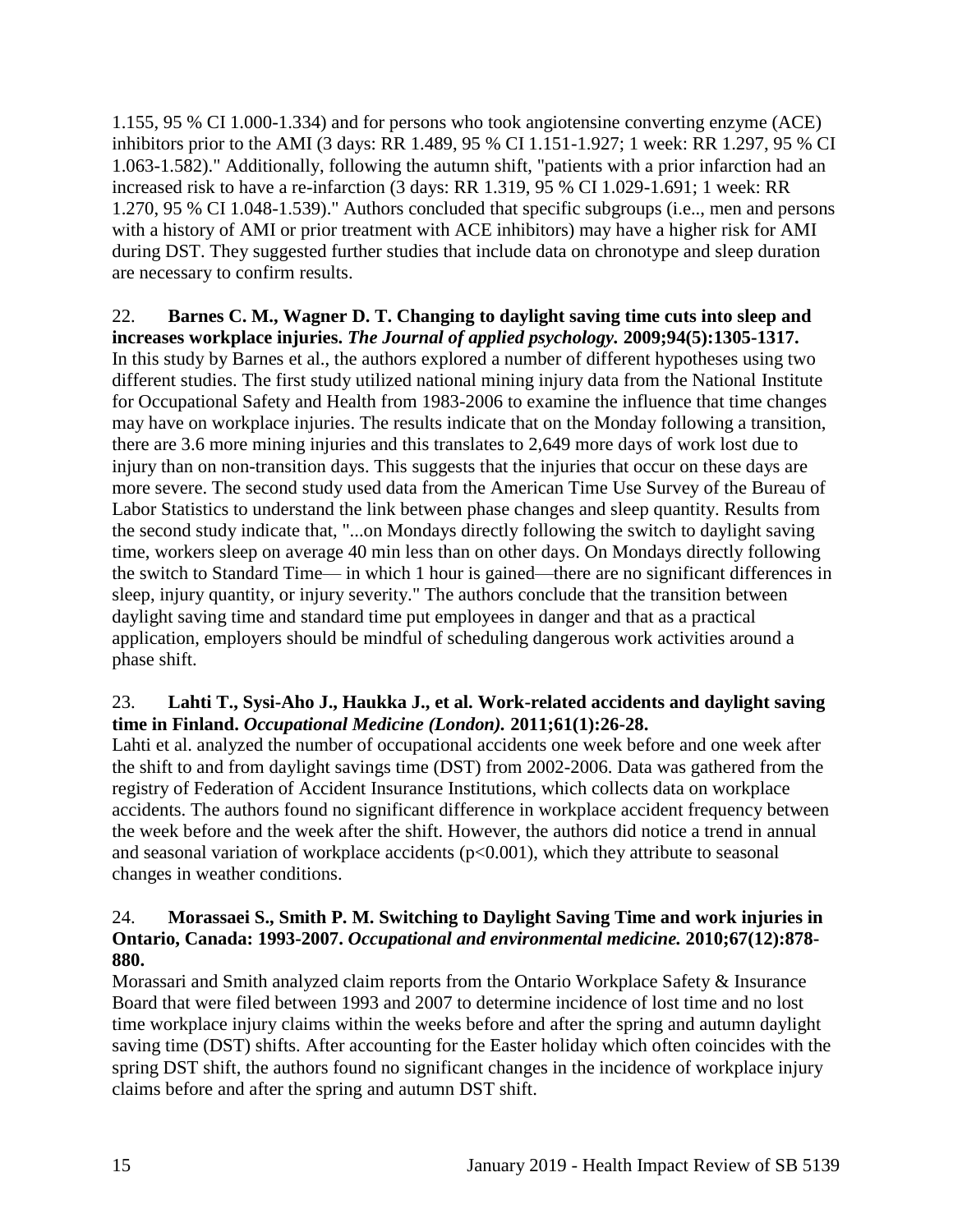# 25. **Huang A., Levinson D. The effects of daylight saving time on vehicle crashes in Minnesota.** *Journal of safety research.* **2010;41(6):513-520.**

Huang and Levinson analyzed Minnesota State data between 2001 and 2007 to determine if the spring or fall daylight savings time (DST) transitions had any impact on incidence of vehicle crashes. The authors determined that transition to DST in the spring increased traffic due to more people taking advantage of afternoon daylight hours. The most relevant finding was that the short-term impact of DST on traffic accidents is not statistically significant in the spring or in the fall. The authors suggest that while increased afternoon visibility may have decreased the incidence of vehicle crashes, the increased number of cars on the road may have actually offset those numbers.

## 26. **Varughese J., Allen R. Fatal accidents following changes in daylight savings time: the American experience.** *Sleep medicine.* **2001.**

Varughese and Allen analyzed fatal automobile accident data from the United States National Highway Transportation Safety Administration for a 21-year period from 1975-1995 to determine if there was an association between fatal automobile accidents and the shift to and from daylight savings time (DST). They used data from the Saturday (pre-switch), the Sunday (during the switch), and the Monday (post-switch) of the spring and fall DST transitions. For the spring DST change, the authors found that fatal accidents increased on the Monday following the transition, with no significant changes on the Saturday or Sunday of the shift. For the fall DST change, the authors found that fatal accidents increased the following Sunday, possibly due to the perceived benefit of being able to stay out for an extra hour the night before. The authors suggest that the increase in fatal accidents following the spring and fall transitions to and from DST could be caused by an immediate shift in sleep cycle and behavior adaptation.

#### 27. **Ferguson S., Preusser D., Lund A., et al. Daylight saving time and motor vehicle crashes: The reduction in pedestrian and vehicle occupant fatalities.** *American Journal of Public Health.* **1995;85(1):92-95.**

Ferguson and Lund, et al. compared daylight data and fatal vehicle crash data in the United States between the years 1987-1991 during the spring and fall daylight saving time (DST) shifts. The authors found that there was an increase in pedestrian fatal crashes after the transition back to standard time in the fall. They suggest that this was due to more darkness during afternoon commute times. Overall, the authors found that shifting an hour of daylight to the evening hours decreased the number of fatal crashes that occurred. They also estimated that 901 fewer fatal crashes would have occurred, including 727 involving pedestrians and 174 involving vehicle occupants, if daylight saving time had been in place all year from 1987-1991.

# <span id="page-18-0"></span>28. **Robb D., Barnes T. Accident rates and the impact of daylight saving time transitions.** *Accid Anal Prev.* **2018;111:193-201.**

Robb and Barnes use data from 12.6 million accident claims in New Zealand during 2005-2016 to model accident rates as a function of various date-based predictors including days before/after the start and end of DST, holidays, day of week, and month of year. According to authors, this is the first study to consider multiple accident categories (Road, Work, Falls and Home & Community), and the first in the southern hemisphere. Results show the start of DST was associated with significantly higher rates of road accidents (first day  $+16\%$  and second day